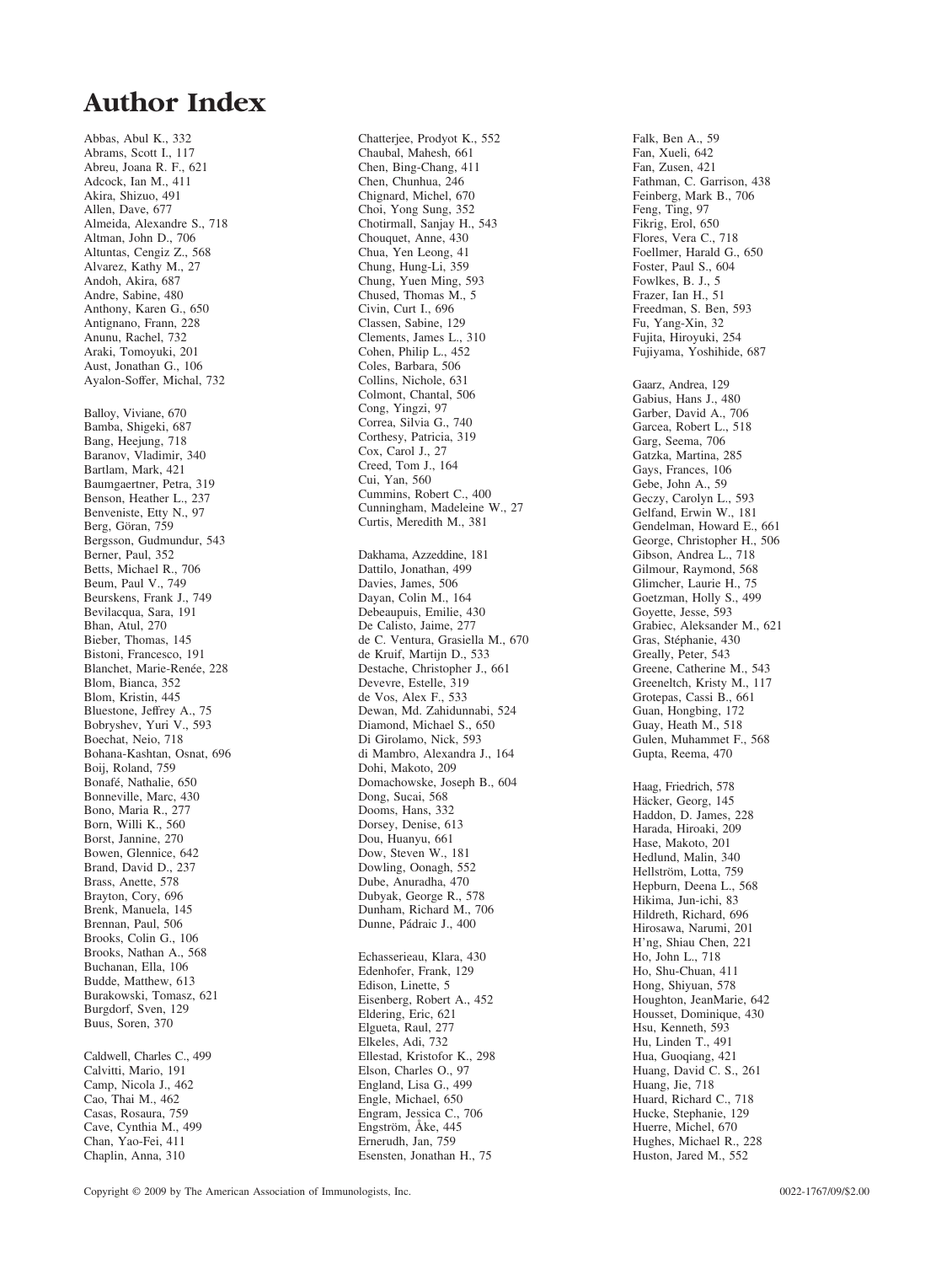Huwiler, Andrea, 221

Hyun, Young-Min, 359 Iancu, Emanuela M., 319 Ichihara, Yasuko, 201 Ikezawa, Zenro, 254 Imamura, Mitsuru, 209 Inagaki, Yoshio, 524 Iribarren, Pablo, 740 Ishihara, Osamu, 201 Ishii, Yasuyuki, 254 Ito, Kazuhiro, 411 Iwai, Hideyuki, 438 Iwai, Leo Kei, 201 Izhak, Liat, 732 Jenmalm, Maria C., 759 Jessup, Wendy, 593 Jiao, Shun-Chang, 201 Joetham, Anthony, 181 Johansson, Emma, 759 Jones, Simon A., 506 Jönsson, Jan-Ingvar, 759 Jung, Grace, 480 Kalergis, Alexis M., 277 Kaneno, Ramon, 137 Kang, Zizhen, 568 Kao, Amy, 462 Kaplan, Henry J., 560 Kaplan, Paul, 650 Karin, Nathan, 732 Kasten, Kevin R., 499 Katagiri-Matsumura, Haruka, 254 Kaufmann, Thomas, 261 Kedl, Ross M., 181 Kelly, Priscilla N., 261 Kemeny, David M., 41 Khare, Prashant, 470 Khun, Huot, 670 Kikuchi, Hirosato, 201 Kim, Minsoo, 359 Kim-Mitsuyama, Shokei, 687 Kimura, Takashi, 201 Kipp, James, 661 Kissenpfennig, Adrien, 430 Kjellberg, Lennart, 340 Klapper, Leah, 732 Klatt, Nichole R., 706 Klein, Robyn S., 613 Klockgether, Thomas, 129 Klotz, Luisa, 129 Kneidinger, Doris, 66 Knolle, Percy, 129 Koch, Susanne, 145 Koch-Nolte, Friedrich, 578 Kockx, Maaike, 593 Kodama, Taku, 181 Kohno, Hirao, 201 Kooij, Taco W., 677 Koski, Raymond A., 650 Koskinen, Aulikki, 37 Koya, Toshiyuki, 181 Kozel, Thomas R., 191 Krausz, Sarah, 621 Krishnan, Manoj N., 650 Kritski, Afrânio L., 718 Kruse, Elizabeth A., 261 Krutzik, Peter O., 332 Krystal, Gerald, 228 Kumar, Srinivasan D., 221 Kumari, Shraddha, 470 Kuo, Han-Pin, 411 Kuo, Lu-Wei, 411 Kurkowski, Danielle L., 388 Kurt-Jones, Evelyn, 642 Kurts, Christian, 129 Kushawaha, Pramod Kumar, 470 Kuswanto, Wilson F., 332

Lamberth, Kasper, 370 Lan, Chen, 560 Laouar, Amale, 270 Lapa e Silva, José R., 718 LaPatra, Scott E., 83 Lazzarini, Luiz C. O., 718 Lazzeroni, Laura C., 462 Le Bouder, Emmanuel, 506 Ledizet, Michel, 650 Lee, Kang-Yun, 411 Lee, Michael R., 75 Lee, Richard W., 164 Lee, Sun Jung, 97 Leerberg, Joanne, 51 Lees, Jason R., 613 Leggatt, Graham R., 51 Le Gorrec, Madalen, 430 Legoux, François, 430 Lehrer, Robert I., 480 Leiner, Ingrid, 631 Lemonnier, Francois, 370 Lentsch, Alex B., 499 Levitsky, Hyam I., 696 Lew, Fei Chuin, 41 Li, Jun, 83 Li, Xiaoxia, 568 Liao, Gongxian, 270 Liewehr, David J., 117 Lim, Su Yin, 593 Limmer, Andreas, 129 Lin, Chien-Huang, 411 Lin, Jack T., 438 Lindorfer, Margaret A., 749 Lipuma, Lauren, 631 Liu, Jian Hua, 642 Liu, Kan, 421 Liu, Tian-Yi, 201 Liu, Xiao Song, 51 Liu, Xuebin, 246 Liwski, Robert S., 310 Lu, Wuyuan, 480 Luckashenak, Nancy A., 310 Luning Prak, Eline T., 452 Luo, Yan-Ping, 83 Lyng, Eric, 613 MacAry, Paul A., 41 MacDonald, Kelli, 51 Machillot, Paul, 430 Makedonas, George, 706 Malissen, Bernard, 430 Manikandan, Jayapal, 221 Manjunath, N., 270 Manocha, Monika, 270 Marasco, Wayne A., 650 Martin, Carla A., 388 Maslinski, Wlodzimierz, 621 Mathieson, Bonnie J., 5 Matsumoto, Masahito, 201 Matsumoto, Taku, 209 Matsuoka, Yoshikazu, 201 Matthiesen, Leif, 759 McCandless, Erin E., 613 McElvaney, Noel G., 543 McGrath, James L., 359 McMillan, JoEllyn M., 661 McNagny, Kelly M., 228 McNally, Paul, 543 McQuoid, Monica, 706 Melendez, Alirio J., 221 Melgert, Barbro, 155 Meng, Wenzhao, 452 Metz, Christine N., 552 Mickiewicz, Katarzyna M., 106 Miller, Lloyd S., 491 Miller, Mendy L., 32

Labéta, Mario O., 506 Lago, Patrícia M., 718

Mills, Kingston H. G., 400 Mincheva-Nilsson, Lucia, 340 Minney, Derek C., 310 Mishra, Rabinarayan, 518 Misra, Pragya, 470 Miyahara, Nobuaki, 181 Miyazaki, Jun-ichi, 209 Mjösberg, Jenny, 759 Modlin, Robert L., 491 Monari, Claudia, 191 Montgomery, Ruth R., 650 Moran, Barry, 400 Morisot, Sebastien, 696 Müllbacher, Arno, 37 Murakami, Mari, 201 Murphy, Mike F., 677 Murphy, Philip, 543 Na, Songqing, 568 Nagaeva, Olga, 340 Nagarkatti, Mitzi, 172 Nagarkatti, Prakash S., 172 Nagashima, Yoji, 524 Naito, Toshio, 524 Nakagome, Kazuyuki, 209 Nakatsuka, Ryusuke, 201 Narita, Yayoi, 201 Neelakanta, Girish, 650 Nepom, Gerald T., 59 Neumann, Jürgen, 145 Neveu, Bérangère, 430 Newcomb, Paul V., 164 Newton, Ryan H., 285 Ni, Quanhong, 718 Nian, Hong, 560 Nishi, Mayuko, 524 Nishida, Atsushi, 687 Niyongere, Sandrine A., 97 Nociari, Marcelo, 718 Nogueiras, Ruben, 499 Nolan, Garry P., 332 Noorbakhsh, Farshid, 298 Nozawa, Risa, 254 O'Brien, Rebecca L., 560 Ochani, Kanta, 552 Ochani, Mahendar, 552 O'Gorman, William E., 332 Ohba, Kenji, 524 Okamoto, Takashi, 524 Okunishi, Katsuhide, 209 Oliphant, Theodore, 650 O'Neill, Shane J., 543 O'Reilly, Lorraine A., 261 Oriss, Timothy B., 155 Paiardini, Mirko, 706 Pamer, Eric G., 631 Pang, Wendy W., 462 Park, Jung-Won, 181 Parren, Paul W. H. I., 749 Pater, Jennie M., 533 Pavlinovic, Lisa, 37 Pawluczkowycz, Andrew W., 749 Pecanha, Lorena R., 718 Penninger, Joseph M., 310 Percopo, Caroline M., 604 Perez-Sweeney, Beatriz M., 718 Pericolini, Eva, 191 Perito, Stefano, 191 Petrache, Irina, 237 Pfeilschifter, Josef, 221 Phipps, Simon, 604 Piccioni, Miranda, 191 Pillemer, Brendan B. L., 155 Pittman, Quentin J., 298 Platzer, Barbara, 66

Plotkowski, Maria-Cristina M., 670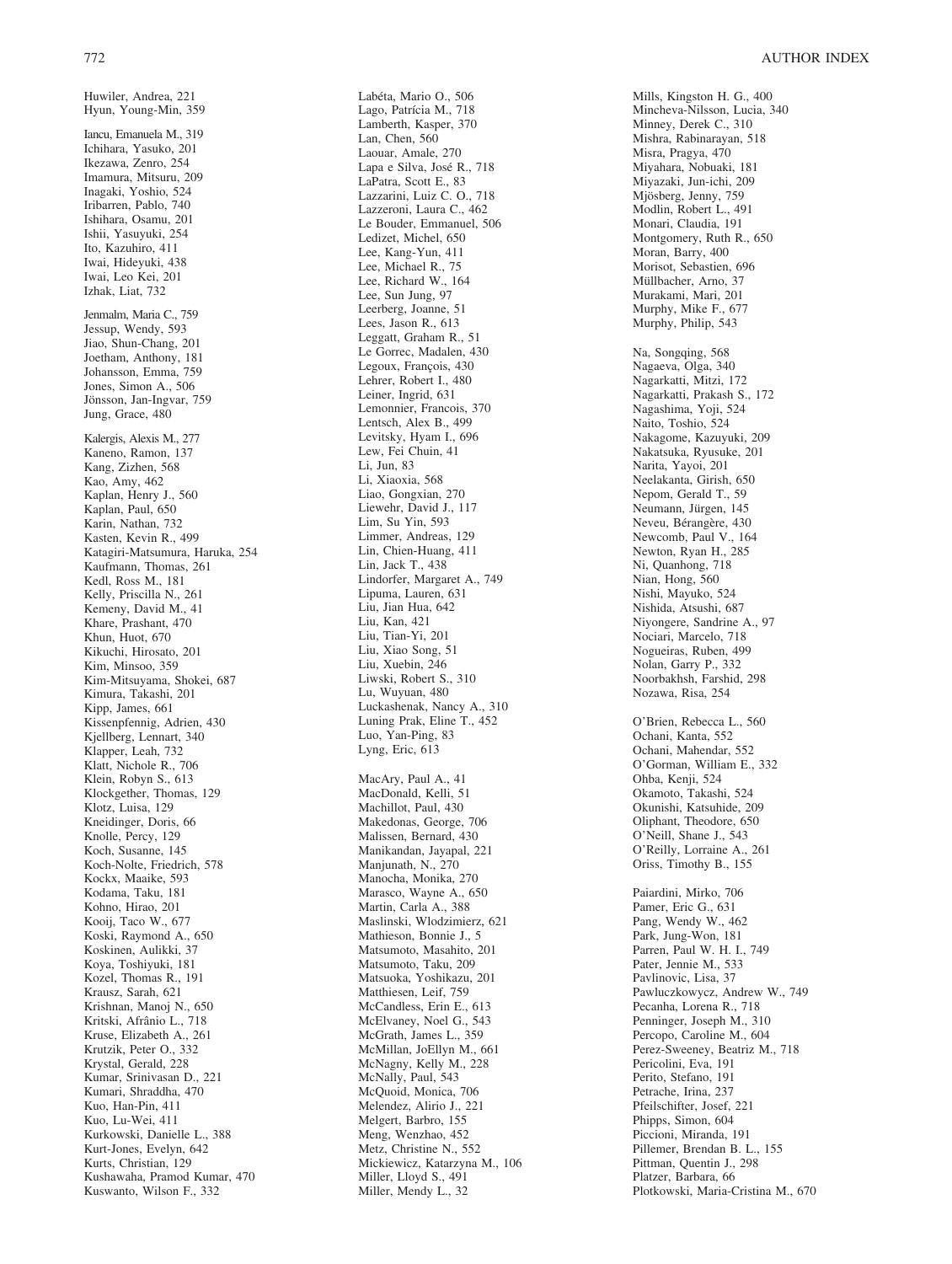Power, Christopher, 298

Pushparaj, Peter N., 221 Puthalakath, Hamsa, 261 Qi, Xiaohua, 524 Qi, Zengbiao, 155 Qin, Hongwei, 97 Qiu, Zhijun, 604 Rabinow, Barrett, 661 Raby, Anne-Catherine, 506 Rahimi, Farid, 593 Raju, Madhuri, 164 Ramphal, Reuben, 670 Ratcliffe, Sarah J., 706 Ray, Anuradha, 155 Ray, Prabir, 155 Rayment, Rachel, 677 Reedquist, Kris A., 621 Reeves, Emer P., 543 Regner, Matthias, 37 Reifenberg, Kurt, 370 Reimann, Jörg, 370 Reiser, Jean-Baptiste, 430 Reynolds, Della, 740 Reynolds, Stephanie L., 97 Richards, Peter, 506 Richter, Susanne, 66 Riedl, Petra, 370 Rivera, Amariliz, 631 Roarty, Kevin, 97 Roberts, David J., 677 Rodriguez-Galan, Maria Cecilia, 740 Romero, Pedro, 319 Rosas-Ballina, Mauricio, 552 Rosemblatt, Mario, 277 Rosenberg, Helene F., 604 Rubin, Jenny, 445 Ruchala, Piotr, 480 Rufer, Nathalie, 319 Ryffel, Bernhard, 670 Ryo, Akihide, 524

Sáez, Juan C., 277 Saha, Joy, 568 Sahasrabuddhe, Amogh Anant, 470 Sakamoto, Yasushi, 201 Samant, Mukesh, 470 Santiago-Schwarz, Frances, 388 Santos, Adalberto R., 718 Sasaki, Yutaka, 201 Saulquin, Xavier, 430 Scheler, Marina, 145 Schilling, William P., 578 Schirmbeck, Reinhold, 370 Schultze, Joachim, 129 Schwarz, Nicole, 578 Seagal, Jane, 732 Sekine, Yasuo, 237 Seman, Michel, 578 Senju, Satoru, 201 Serra, Rosa, 97 Shao, Hui, 560 Sheu, Joen-Rong, 411 Shin, Ok S., 491 Shioya, Makoto, 687 Shizuru, Judith A., 462

Shoji, Kenji F., 277 Shurin, Galina V., 137 Shurin, Michael R., 137 Siebold, Christian, 677 Silvestri, Guido, 706 Simonds, Erin F., 332 Si-Tahar, Mustapha, 670 Song, Changjie, 593 Sonoda, Yoshiaki, 201 Speiser, Daniel E., 319 Spijker, René, 621 Spurrell, David R., 310 Staprans, Silvija I., 706 Staschke, Kirk A., 568 Steinberg, Seth M., 117 Stenqvist, Ann-Christin, 340 Stephan, Matthias T., 631 Stewart, Trina J., 117 Stoicov, Calin, 642 Strasser, Andreas, 261 Strobl, Herbert, 66 Su, Leon L., 438 Sultana, Hameeda, 650 Sumpter, Beth, 706 Sun, Deming, 560 Sun, Fei, 421 Sun, Yonglian, 32 Sunyer, J. Oriol, 83 Suzuki, Motoharu, 201 Svend, Rietdijk, 270 Svensson, Judit, 759 Szomolanyi-Tsuda, Eva, 518 Tak, Paul P., 621 Takamoto-Matsui, Yukiko, 254 Takeda, Katsuyuki, 181 Takikawa, Osamu, 145 Tanaka, Ryoichi, 209 Tanaka, Yuetsu, 524 Tang, Li Fang Melissa, 41 Taube, Christian, 181 Tay, Hwee Kee, 221 Taylor, Ronald P., 749 Teng, Annabelle, 254 Terashima, Kazuo, 524 Terhorst, Cox, 270 Thielens, Nicole, 430 Thimm, Dominik, 129 Thomas, Alun, 462 Thorne, Steve H., 332 Tobar, Jaime A., 277 Topley, Nicholas, 506 Tourkova, Irina L., 137 Tracey, Kevin J., 552 Trapani, Joseph A., 37 Trulson, Agneta, 445 Tsai, Schickwann, 462 Tschöp, Johannes, 499 Tschöp, Matthias H., 499 Tsujikawa, Tomoyuki, 687 Tsutsui, Shigeki, 298 Tuohy, Vincent K., 568

Uematsu, Satoshi, 491 Uemura, Yasushi, 201 Unrath, Kelly A., 59

Valentino, Alisa M., 388 van den Pangaart, Petra S., 533 Vanderford, Thomas H., 706 van der Poll, Tom, 533 van de Winkel, Jan G. J., 749 van 't Veer, Cornelis, 533 Vecchiarelli, Anna, 191 Venge, Per, 445 Voelter, Verena, 319 von Bubnoff, Dagmar, 145 Walsh, Craig M., 285 Waltenberger, Darina, 66 Wan, Bing, 246 Wang, Lanfang, 97 Wang, Li, 421 Warren, Kenneth G., 298 Watanabe, Morihiro, 740 Waugh, Richard E., 359 Way, Sing Sing, 381 Weaver, Casey T., 97 Welsh, Raymond M., 518 Werling, Jane, 661 West, Kenneth A., 310 Whary, Mark, 642 Wieland, Andreas, 370 Wildbaum, Gizi, 732 Wilkes, David S., 237 Willcox, Nick, 677 Wilson, Christopher B., 381 Woisetschläger, Maximilian, 66 Wong, Hok Sum Kenneth, 41 Wong, Kok Loon, 41 Wu, Lianfeng, 421 Wulff, Marianne, 340 Xia, Jinqi, 568 Xue, Xiangying, 552 Yamada, Yoshito, 237 Yamamoto, Kazuhiko, 209 Yamamoto, Naoki, 524 Yamen, Eric, 593 Yan, Wei Xing, 593 Yang, Xuan, 421 Yasufuku, Kazuhiro, 237 Yeboah, Michael M., 552 Yefenof, Eitan, 732 Yong, V. Wee, 298 Yoon, Sun-Ok, 352 Yoshida, Shigetoshi, 237 Yoshino, Ichiro, 237 Young, Howard A., 740 Young, Nicolie, 37 Yue, Betty B., 59 Yunk, Lenka, 452 Zagai, Ulrika, 445 Zbytnuik, Lori, 228 Zhai, Yujia, 421 Zhang, Jingwu Z., 246 Zhang, Ping, 27 Zhang, Wei, 677 Zhang, Xin, 352 Zhang, Yong-An, 83 Zhao, Jingyong, 568 Zhu, Hongxia, 718

Zohar, Yaniv, 732

Zúñiga-Pflücker, Juan Carlos, 3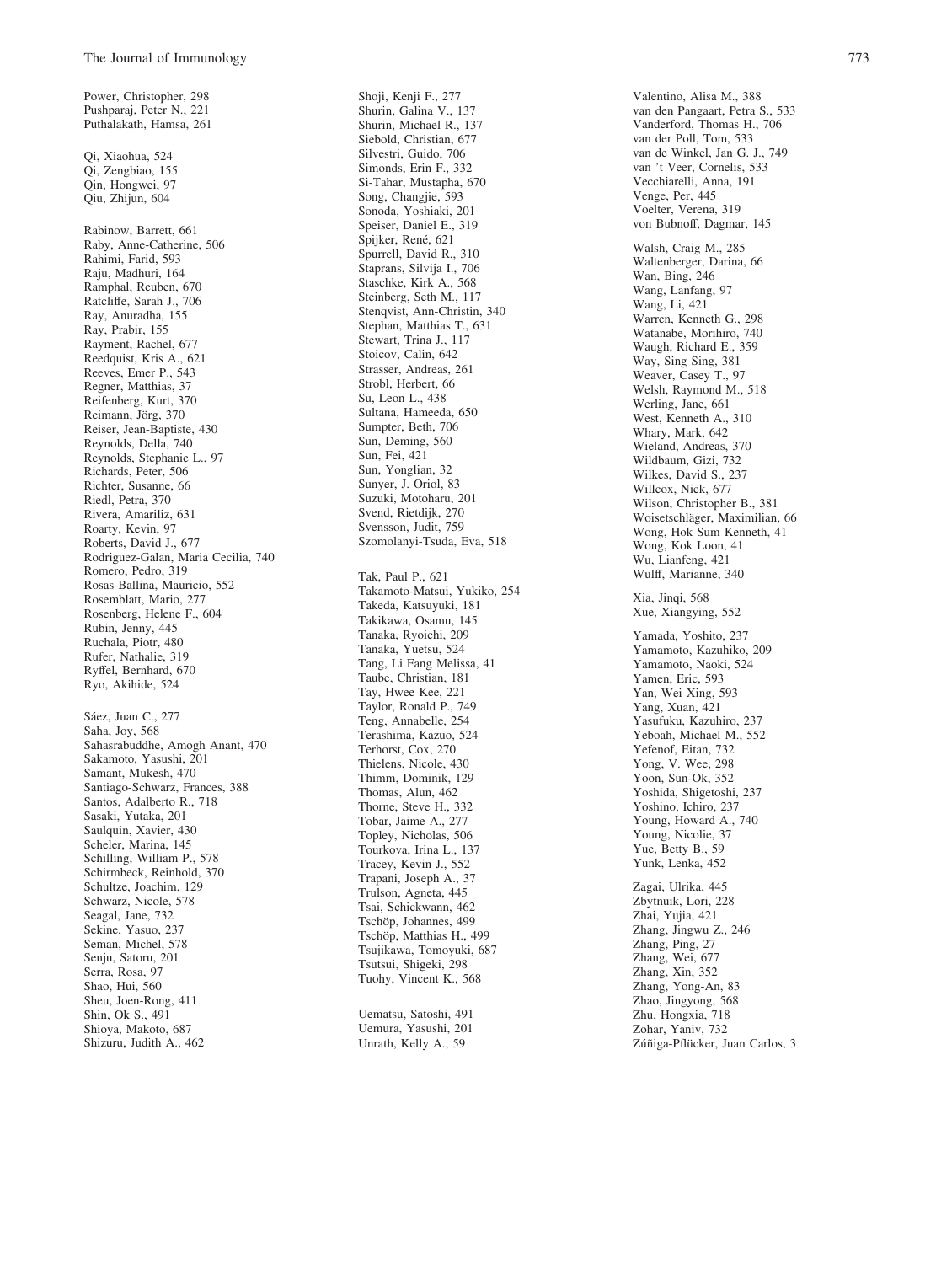## *The Journal of Immunology* **Information for Authors**

**Go to www.jimmunol.org for the most up-to-date instructions and manuscript submission forms.**

#### **Editorial Office E-mail: infoji@aai.org** Phone: 301-634-7197

#### **ABOUT** *THE JOURNAL OF IMMUNOLOGY*

#### *Journal Facts:*

- Publisher: *The Journal of Immunology* (*The JI*) is owned and published by The American Association of Immunologists, Inc.
- Editor-in-Chief: Jeremy M. Boss, Ph.D. eic@aai.org
- Editorial Board: *The Journal of Immunology* Editorial Board is included in the first issue of each volume (January 1st and July 1st)
- Impact factor: 6.068, ranking 13th among all publications focused on immunology (JCR 2007)
- Citations: *The JI* is cited more than any other immunology journal (JCR 2007)
- Number of research articles published/year: 1,837 (2008)
- Number of pages published/year: 16,971 (2008)
- Circulation as of 10/15/08: 5,315
- Publication schedule: Printed and posted online twice each month
- $\bullet$  Issue dates: 1<sup>st</sup> and the 15<sup>th</sup> of each month
- Average time from submission to initial decision (full-length manuscripts): 34 days (2008)
- Average time from acceptance to print: 6.8 weeks (2008)
- Acceptance rate: 46% for full-length papers, 23% for Cutting Edge papers (2008)
- Online ISSN: 1550-6606 Print ISSN: 0022-1767

#### **JOURNAL SCOPE AND CONTENT**

*Full-Length Articles: The JI* publishes novel peer-reviewed findings in all areas of experimental immunology, including both basic and clinical studies. Manuscripts are published in the following sections:

Cellular Immunology and Immune Regulation Clinical Immunology Host Defense Immunogenetics Inflammation Molecular and Structural Immunology

Descriptions of new reagents, research techniques, or clinical case reports usually are appropriate only to the extent they provide innovative insight into unresolved problems or represent major breakthroughs.

*The JI* will not publish descriptive manuscripts that report the identification of epitopes recognized by B or T cells, unless such identification can be considered of unusual immunological significance. *The JI* usually will not publish the definition of peptide binding motifs for previously uncharacterized MHC products, regardless of species or method used. Similarly, *The JI* usually will not publish surveys of possible or actual epitopes from pathogens not previously examined for T cell epitopes.

Authors should address the immunological significance explicitly and convincingly when submitting a paper that may fall into the above categories. Those wishing to report the identification of epitopes may do so at the Immune Epitope Database and Analysis Resource (immuneepitope.org/home/do).

*The JI* will consider for publication comparative analysis of proteins of immunological interest (intra- or inter-species comparisons) only if such manuscripts transcend a simple descriptive examination and reveal aspects of significance to evolution and/or function of such proteins that are not intuitively obvious.

*The JI* will publish manuscripts that describe the characterization of the three-dimensional structure of antibody-defined epitopes, antigen-antibody, or peptide-MHC complexes only if such structures reveal features that are unique in an immunologically relevant manner. *The JI* usually will not publish structures of new MHC allelic products not previously crystallized, homologs from previously uncharacterized species, or peptide-MHC complexes composed of known MHC allelic products but with different peptides. Reports of the three-dimensional structures of allergens or other antigens likewise also fall under this description. The editors consider the atomic structure of antigen-antibody, MHCpeptide, and TCR-MHC complexes sufficiently well established to insist on immunological relevance as a criterion for publication in *The JI*.

*Cutting Edge Articles:* Cutting Edge is the rapid publication section of *The JI*, presenting short reports describing significant advances in an area of immunology. Manuscripts submitted for consideration in this section should present scientifically sound and novel research in a clear and concise fashion and contain conclusions of unusual interest to immunologists that are justified from the data presented. Chief criteria for acceptance are scientific novelty and quality, originality, clarity, and conciseness. In addition to research articles, the Cutting Edge section publishes invited brief commentaries on controversial subjects of broad interest to immunologists.

*Brief Reviews: The JI* publishes a small number of invited reviews on a regular basis. These reviews are four to six journal pages in length, including illustrations and references. They cover a focused area on the advancing edge of immunology and provide a balanced view of current research that can be understood by researchers outside of that specialty. Authors interested in submitting an article to Brief Reviews should submit a proposal, including an outline of the proposed review, by e-mail to the Editor-in-Chief at eic@aai.org.

*Pillars of Immunology:* In the first issue of each month, *The JI* reprints papers regarded as classics in the field. An invited commentary accompanies each reprinted article. Suggestions for significant articles may be made by e-mail to the Editor-in-Chief at eic@aai.org.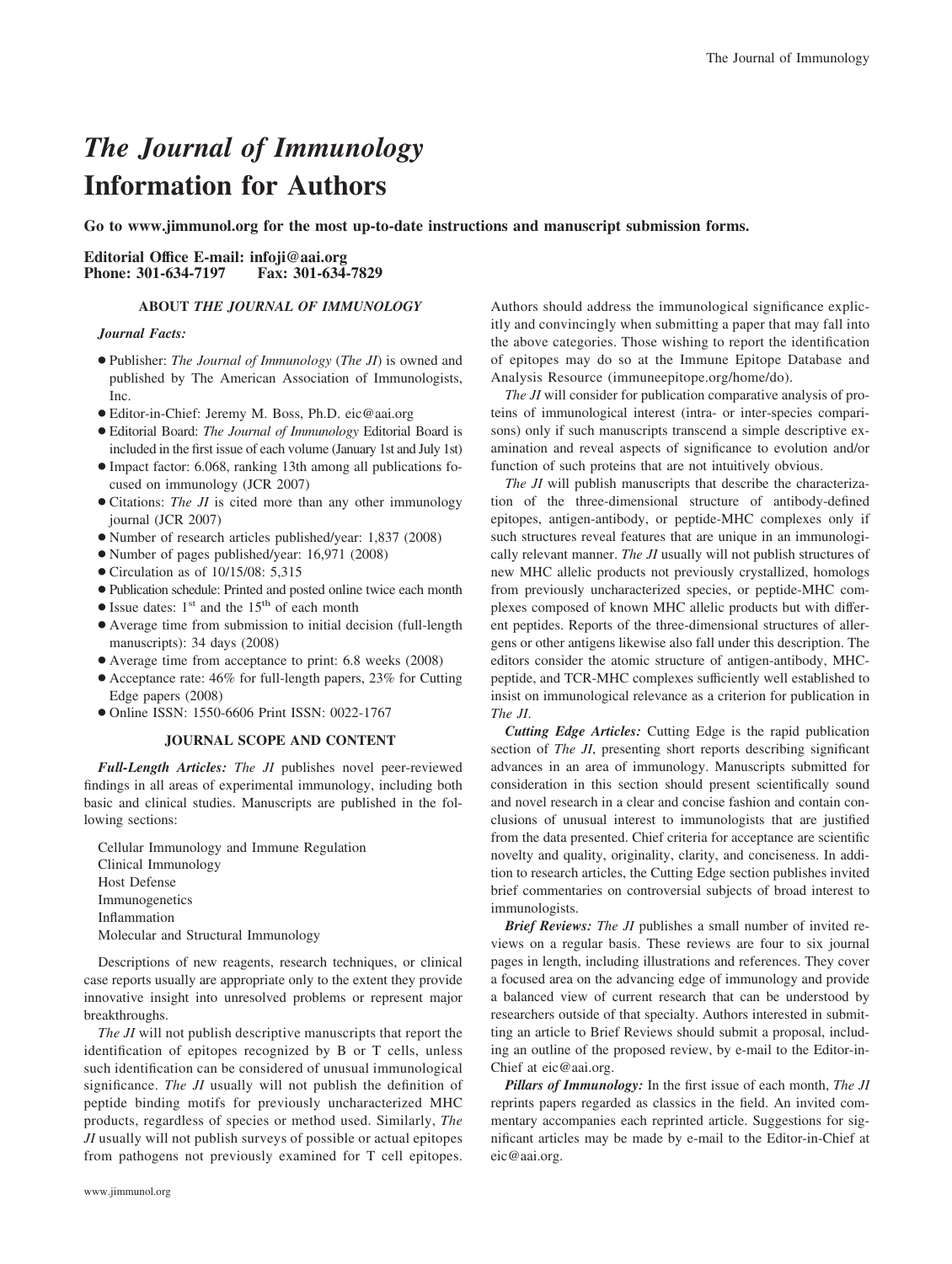*In This Issue:* A small number of papers regarded by reviewers and editors as the top 10% in their field are highlighted in this section.

*Letters to the Editor:* The Editor-in-Chief invites brief letters (250 words or less) of general interest, commenting on work published in *The JI* within the previous three months. A limited number of letters will be selected for publication. The authors of the original work will be invited to respond, and both the original letter and the authors' response will be published together. If you are interested in commenting on a published paper, e-mail the Editorin-Chief at eic@aai.org.

*Extended Methods: Extended Methods* is intended to feature a "novel, detailed laboratory method" used in the accompanying article that will allow others to recapitulate the experimental design. If accepted, *Extended Methods* will be published online only. *Extended Methods* may not be used to replace methods provided in the Materials and Methods section, nor may it repeat what is already in the Materials and Methods section of the manuscript. The *Extended Methods* section may not contain previously published material. *Extended Methods* should be submitted as a PDF that contains ONLY the *Extended Methods*; it will be reviewed with the manuscript. Upload the file during the online submission by selecting "Supplemental Data File" as the File Type and entering "Extended Methods" as the Title and labeling it as *Extended Methods*.

Links to the *Extended Methods* will appear in two places in the online journal: in the Table of Contents and in the information box associated with the first page of the full-text article. There will not be any links in the body of the article. In the printed paper, *Extended Methods* will be footnoted the first time mentioned: "The online version of this article contains Extended Methods."

#### **MANUSCRIPT PREPARATION**

*Copyright Transfer:* All manuscripts are considered to be the property of AAI from the time of submission. Should AAI not publish the paper, AAI releases its rights therein at the time the manuscript is returned to the corresponding author.

Manuscripts published in *The Journal of Immunology* become the sole property of, with all rights in copyright reserved to, The American Association of Immunologists, Inc. (AAI).

The corresponding author, on behalf of all authors, signs a copyright transfer form. Authors of articles written as part of their official duties as employees of the U.S. government are exempt from this requirement for transfer of copyright.

*NIH Public Access Policy:* AAI will grant a limited one-time waiver permitting authors to deposit an accepted manuscript into PubMed Central, under certain conditions (see *Editorial Policies, NIH Public Access Policy*).

*General Guidelines:* A 12-point serif font, preferably Times New Roman, is required. Do not use compressed type format. Double-space entire manuscript. Each of the following components should begin on a separate page:

1. The **Title Page** must include the full title; a running title (not to exceed 60 characters); each author's full name (first name, middle initial, last name); and the affiliations of all authors and their institutions, departments, or organizations (use the following symbols in this order: \*,  $\dagger$ ,  $\dagger$ ,  $\S$ ,  $\P$ ,  $\P$ ,  $H$ , \*\*,  $\dagger \dagger$ ,  $\dagger \dagger$ ,  $\S$  $\S$ ,  $\P$  $\P$ ,  $\P$ ,  $H$  $H$  $)$ . List the phone number, fax number, and e-mail address of the corresponding author on the title page.

2. The **Abstract** must be 250 words or less for full-length manuscripts. Reference citations should not be included in the *Abstract*. The species of animals or species of origin of cells used in the manuscript must be clearly stated in the *Abstract.*

3. The **Introduction**, **Materials and Methods**, **Results,** and **Discussion** sections should begin on separate pages in that order. Do not combine the *Results* and *Discussion* sections for full-length papers.

4. **Acknowledgments** appear immediately after the *Discussion* and before *References*.

5. **Grant support** must not be included in the *Acknowledgments* but should be cited as a footnote to the title.

6. **References** must be numbered as they appear in the text. All authors must be listed for each reference. If citations are included in tables or in figure legends, they must be numbered according to the position of citation of the table or figure in the text. Only published papers and papers in press may be included in the *References*. In press articles, i.e., papers not yet published, must be submitted as online attachments in PDF format at the time of article submission. NOTE: Do NOT submit as attachment papers that are already published, e.g., manuscripts published ahead of print. Such papers must be incorporated into the *References* and cited with their DOI numbers and the publication dates. Citations of "manuscripts in preparation," "unpublished observations," and "personal communications" must appear parenthetically in the text. Manuscripts "submitted for publication" (i.e., not yet accepted) also are mentioned parenthetically in the text. Written approval by the persons cited in personal communications must accompany the manuscript unless they are also authors of the manuscript submitted to *The JI*.

#### *Format for references:*

Periodicals: Wells, A. D., M. C. Walsh, D. Sankaran, and L. A. Turka. 2000. T cell effector function and anergy avoidance are quantitatively linked to cell division. *J. Immunol.* 165: 2432–2443.

Books: McIntyre, T. M., and W. Strober. 1999. Gut-associated lymphoid tissue: regulation of IgA B-cell development. In *Mucosal Immunology*, 2nd ed. P. L. Ogra, J. Mestecky, E. Lamm, W. Strober, J. Bienenstock, and J. R. McGhee, eds. Academic Press, San Diego, CA. 319 –356.

7. **Footnotes** should be used to designate the source of support, new or special abbreviations used, correspondence address, current address, etc. Footnotes should be numbered consecutively and will appear on the title page, but for submission are grouped together and placed on a separate page between the *References* and the *Figure Legends*.

8. **Abbreviations** that may be used without definition are provided in the Standard Abbreviations list. Spell out nonstandard abbreviations used less than three times. Nonstandard abbreviations used three or more times must be defined in a footnote. Abbreviations and their definitions must be consistent throughout the text.

9. **Tables** must be numbered with Roman numerals in order of appearance in the text. All tables must have a title. Table legends are prepared as footnotes to the table and are included with the table. Tables must be in DOC file format. Each table should be submitted as a separate file.

10. **Figure legends** must be numbered with Arabic numerals in order of appearance in the text and should include a short title after the figure number. Where possible, symbols and patterns used to distinguish data should be defined in a key placed within the graphic rather than in the figure legend.

11. **Figures** At initial submission, please submit low-resolution files of the smallest possible size that will convey the needed information. Smaller files can be downloaded more quickly by reviewers and will hasten the review process.

At submission of a revised manuscript, high-resolution figures that meet the following specifications must be submitted. For more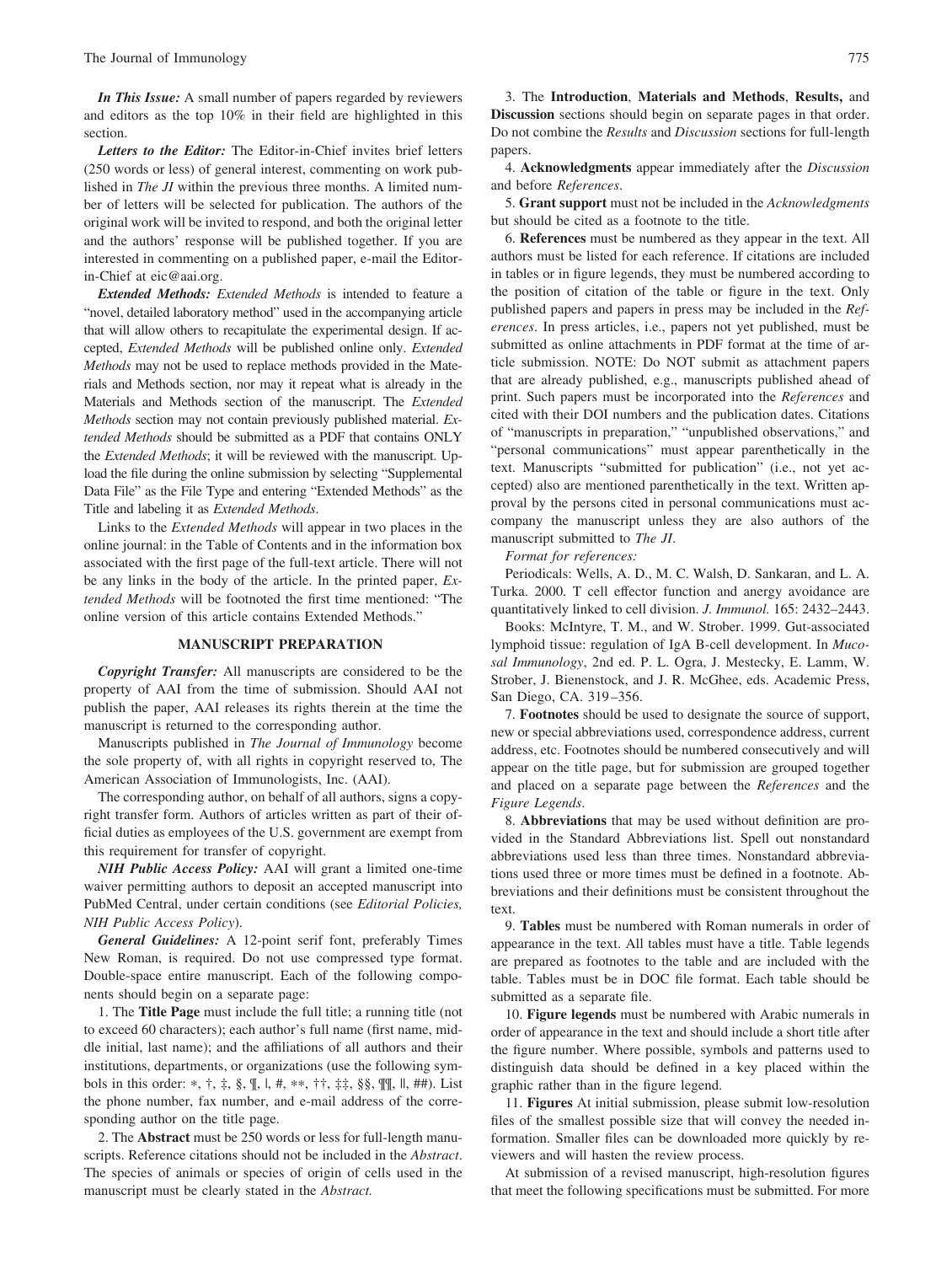information see the TIPS page on the online manuscript submission home page (ji.msubmit.net).

- *Color:* Color figures must be in the RGB color space.
- *File Sizes:* Figures should not exceed 10 MB (average size is about 2 MB).
- *Image Sizes:* Figures should be submitted in final size (printed 1:1). Figures may be published in print in one of two formats: single column (width from 3.37 to 8.23 cm) or double column (width from 12.65 to 17.1 cm). The single-column format is preferred. Unless the file is too large, multi-piece figures should be submitted as a single file.
- *Text and Lines:* Text in figures must be 6 8 points in size, except for single letter markers, which may be 12 points. Helvetica should be used for all figure text (except for the use of symbols). If Helvetica is not available, Times Roman may be used. Line widths must be greater than one point thick or they will not appear on the PDF version of the article.
- *Numbering:* Figures must be numbered as they appear in the text.
- *File Format:* Figures should be in **TIFF** (better for halftone art, e.g., blots, photographs) or **EPS** (better for line art or monochrome art, i.e., anything that involves sharply delineated lines) format. PowerPoint files are not suitable quality, as their resolution is too low for print. For detailed instructions on converting PowerPoint files to TIFF files see the TIPS page on the online manuscript submission home page (ji.msubmit.net).
- *Guidelines:* For general guidelines for creating digital art, go to the Cadmus Digital Art website (art.cadmus.com/da/ guidelines. jsp) or the Cadmus FAQ page (art.cadmus.com/da/faq.jsp). Topics included are:

Resolution (dots per inch) Color requirements Cropping and sizing Font usage Scanned images Supported applications

● *Graphic Art Preflight:* To avoid production delays due to unacceptable digital art formats, authors of revised papers must check in advance whether figures meet the standards required for final print and online production. It is mandatory to use Rapid Inspector (rapidinspector.cadmus.com/RapidInspector/ zim/index.jsp), a tool that walks authors through the process to make needed corrections.

*Cover Art:* Cover art is selected from images in accepted articles and changes with each issue of *The JI*. Authors are encouraged to submit color figures with their manuscripts for possible use as cover illustrations. If an image is selected as cover art, the file must have a resolution of at least 300 dpi at a size of  $8.5'' \times 11''$ .

*Estimating Manuscript Length:* One printed page in *The JI* contains approximately 8,000 characters, including spaces. Thus, an 8-page, full-length article would contain approximately 64,000 characters. Each line in a table occupies about 60 characters for a single-column table (120 characters for a double-column table). Figures occupy about 180 characters per centimeter height for single-column figures (360 characters for double-column figures). Determine the total character count for the text of your manuscript and add the character-equivalents for the tables and figures. This will provide a reasonable estimate for the printed length of a manuscript.

*Web Links in Submitted Manuscripts:* Links to Websites are permitted only if the information contained on the Website is not

essential to the understanding and assessment of the manuscript or to the ability to repeat the experiments described in the paper.

*Human and Animal Use:* If the manuscript contains human or animal studies, the *Materials and Methods* section must state that the studies have been reviewed and approved by an appropriate institutional review committee.

#### **DEPOSITING IN PUBLIC DATABASES**

*High-resolution structural data:* Any paper submitted to *The JI* that contains new high-resolution structural data requires an accession number from the Protein Data Bank (www.rcsb.org/pdb/ Welcome.do) and assurance that unrestricted release will occur at or before the time of publication. The accession number should be accompanied by the Website address of the databank.

*Nucleotide sequences:* Sequences of nucleotides or amino acids longer than 50 bases/residues should not be presented in the text or in table form, but rather should be submitted as a publicationquality figure. Original nucleotide sequences, and determined nucleotide sequences encoding reported amino acid sequences, described in the manuscript must be submitted to GenBank or EMBL DataLibrary at the time of manuscript submission. An accession number and sequence availability are required at the time of publication. The accession number should be accompanied by the Website address of the databank. Instructions on submission of data may be obtained directly from GenBank (Mail Stop K710, Los Alamos National Laboratory, Los Alamos, NM 87545) or from the European Molecular Biology Library, Nucleotide Sequence Library (Postfach 10.2209, Meyerhofstrasse 1, 6900 Heidelberg, Germany) or see NCBI's GenBank site (ncbi.nlm.nih.gov/ Genbank/index.html).

*Microarray data: The JI* will not publish descriptive manuscripts that report microarray data, unless such information can be considered of unusual immunological significance and/or include functional experiments that provide novel insight into mechanism. As with other scientific approaches, current experimental, quantitation, verification, and statistical analyses are expected. Microarray experiments should be Minimum Information About a Microarray Experiment (MIAME) compliant (for guidelines see www.mged.org). Whereas limited online space may be available for supplemental tables associated with the manuscript, complete microarray data must be deposited in the appropriate public database (e.g., GEO (ncbi.nlm.nih.gov/geo/), ArrayExpress (www.ebi. ac.uk/arrayexpress/), or CIBEX (cibex.nig.ac.jp/index.jsp), and must be accessible without restriction from the date of publication. An entry name or accession number must be included in the paper before publication. The accession number should be accompanied by the Website address of the databank.

#### **STYLE GUIDE**

*General style conventions:* In general, *The JI* follows *Scientific Style and Format: The CSE Manual for Authors, Editors, and Publishers,* 7th edition, published by the Council of Science Editors, Inc., in instances where style issues are not directly addressed.

*Abbreviations for references: BIOSIS* is the primary source for journal name abbreviations; *Index Medicus* is the secondary source.

*Nomenclature:* The most current links for nomenclature guidelines are posted online.

**Allergen nomenclature:** Nomenclature for allergens should be assigned in cooperation with the IUIS Allergen Sub-Committee. Authors of accepted manuscripts that describe novel allergens will be requested to complete a brief standard form available at IUIS Allergen Nomenclature (www.allergen.org/).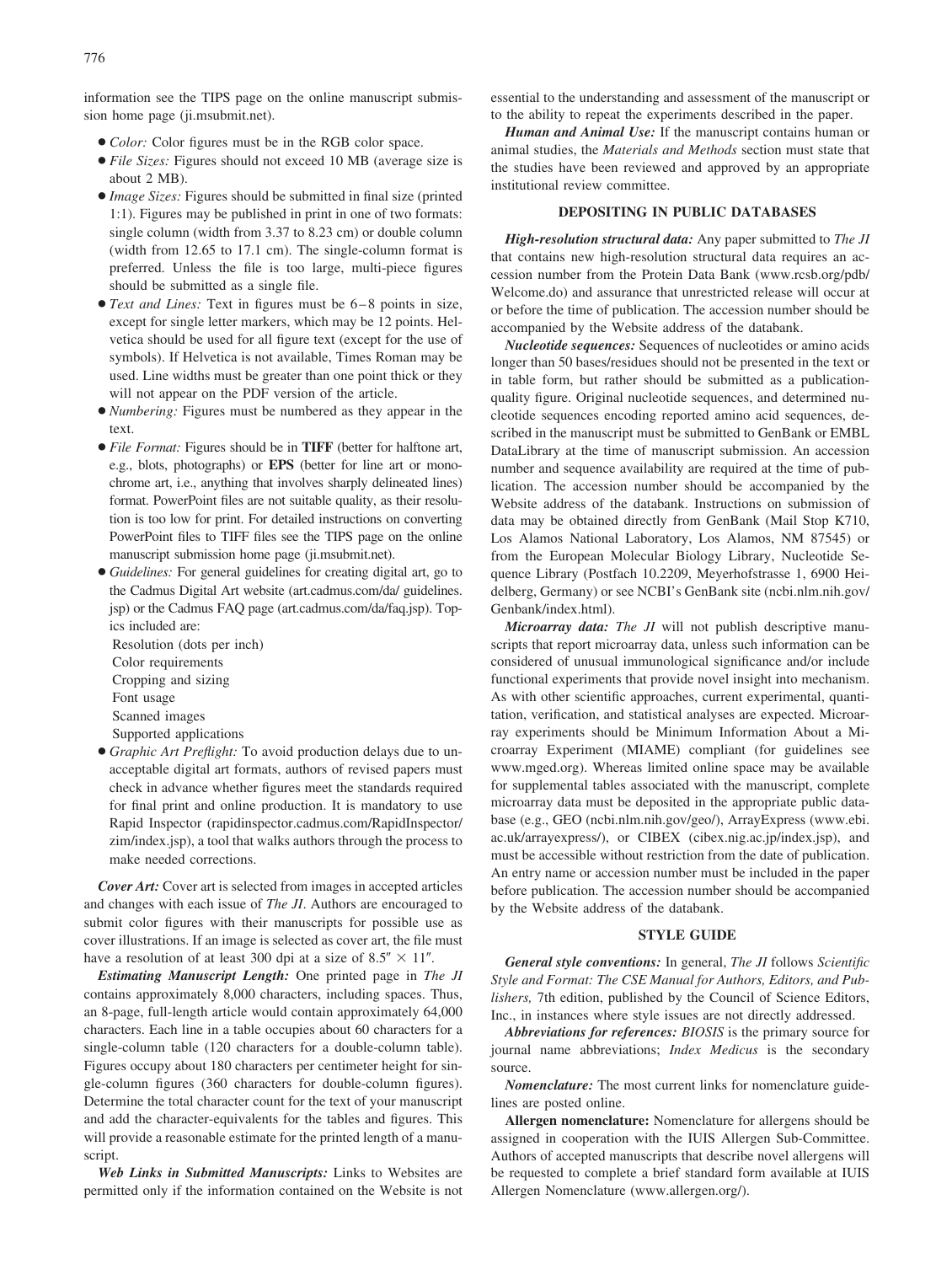**CD nomenclature:** For the purpose of consistency, *The JI* will follow CD nomenclature. For murine molecules, *The JI* will follow the nomenclature previously published (*J. Immunol.* 160: 3861– 3868, 1998). For human molecules, standard CD nomenclature will be followed as updated (*J. Immunol.* 168: 2083–2086, 2002). See also http://www.HCDM.org

**Chemical names:** The JI uses *The Merck Index* (library.dialog. com/bluesheets/html/bl0304.html) and the *IUPAC-IUB Commission on Biochemical Nomenclature-Chemical Abstracts* (www. chem.qmul.ac.uk/iupac/bibliog/white.html) as the primary references for proper spelling and style of chemical names.

**Chemokine/chemokine receptor nomenclature:** The systematic name for chemokines and chemokine receptors should be used. The original name may be given in parenthesis if desired. See *Cytokine 21:48 –9, 2003.*

**Enzyme nomenclature** (www.chem.qmul.ac.uk/iubmb/ enzyme/) is *The JI* source for style and spelling of enzyme names.

**Gene nomenclature:** The HUGO guidelines for gene nomenclature (www.genenames.org) may be used for naming human genes. Mouse Genome Informatics (www.informatics.jax.org/) is a reference source for naming mouse genes.

**Genetic nomenclature for mice:** *The JI* uses the revisions for standardized genetic nomenclature for mice published periodically in *Mouse Genome.* A current listing of inbred strains of mice and rats is available at Mouse Genome Informatics. Authors are encouraged to deposit their mapping data with the Mouse Genome Database (MGD) (www.informatics.jax.org/) before publication and to include the assigned MGD accession numbers in their manuscripts. Data may be submitted electronically by e-mail. Information about electronic submission of datasets can be obtained at the Data and Nomenclature Submissions page. Gene symbols should be reserved with MGD in advance of publication. An electronic nomenclature submission form is available from the MGD Website.

**HLA nomenclature:** HLA nomenclature is updated periodically by the WHO Nomenclature Committee for Factors of the HLA System. A recent reference is *Hum. Immunol. 64: 919 –20, 2003*. Annual comprehensive revisions are published in *Human Immunology*, usually in the spring. See also: http://www.ebi.ac.uk/ imgt/hla/

#### **SUPPLEMENTAL MATERIALS**

*Supplemental Data:* The print version of the paper must stand on its own without the Supplemental Data. All supplemental material accompanying an article must be submitted with the original paper for peer review. Upload the file as "Supplemental Data" during the online submission. Supplemental material is primarily intended for short videos (must be no longer than 30 seconds and under 10 MB, with no sound or voice-over) or large tables, large sequence alignments, or large data sets. Additional supplemental data that supports for the interpretation and conclusions drawn in the manuscript may, however, also be submitted for review with the manuscript.

*Videos* must be  $320 \times 480$  pixels or smaller for best viewing within a browser. Submit videos in MPG or QuickTime format. Change QuickTime file extensions to ".mov" so that Web browsers will recognize the file type and play the movie. Compress videos as much as possible to help control file size. Name videos by order of citation appearance (e.g., video1.mov). Authors will be notified if problems exist with videos as submitted and will be asked to take responsibility for modifications. No editing will be done to videos at the Editorial Office.

*Legends* or short explanations of the material must accompany all supplemental material. Links to the material will appear in two places in the online journal: in the Table of Contents and in the information box associated with the first page of the full-text article. There will not be any links in the body of the article. In the printed paper, supplemental material will be footnoted the first time mentioned: "The online version of this article contains supplemental material."

#### **CUTTING EDGE MANUSCRIPT PREPARATION**

Manuscripts submitted to the Cutting Edge section should conform to the *General Guidelines* for full-length manuscripts as well as the additional guidelines below:

- 1. Cutting Edge articles, including figures and references, *must fit within four journal pages.* Authors should estimate the size of figures and tables and limit the text accordingly. One printed page in *The JI* contains approximately 8,000 characters, including spaces. Thus, a 4-page Cutting Edge article would contain approximately 32,000 characters. The formula for estimating the number of pages is provided in Manuscript Preparation.
- 2. The *Abstract* is limited to 150 words.
- 3. The *Materials and Methods* section may be sharply limited but should be sufficient to allow the evaluation of results and conclusions.
- 4. Authors may combine the *Results* and *Discussion* sections.

#### **PREPARATION OF THE REVISED MANUSCRIPT**

Follow *The JI* Editorial Office instructions contained in the previous decision letter carefully and thoroughly. A revised manuscript not returned within nine months of the date of the decision letter will be considered a new manuscript and subject to a new, complete review.

Individual manuscript files, files for each figure and table (even if they are unchanged from the previous submission), and a pointby-point reply to all referee comments must be uploaded to the system. The revised manuscript text must be marked to show changes, using either yellow highlighting or the font color red (Microsoft Word files preferred). Do not show deletions, because if the manuscript is accepted, this version will be immediately sent for publication. High-resolution figure files should be submitted. Figures must be in **TIFF** or **EPS** format and prepared as described under *Figures.*

#### **SUBMIT ONLINE**

Submit online at ji.msubmit.net. For the initial submission, either a PDF of the entire manuscript (text, figures and tables), or individual manuscript, figure, and table files may be uploaded to the system. If individual files are uploaded, the system then creates a single PDF for review purposes. For all revised manuscripts, individual manuscript, high-resolution figure, and table files must be uploaded to the system. Authors should save copies for themselves of all the files in their original formats. See *Author Instructions* at ji.msubmit.net for online submission requirements. See the *Figures* section for help with preparing digital art. *The JI's* online submission system requires browsers where cookies and Javascript are enabled.

After the manuscript has been checked by journal staff, the Corresponding Author will receive an email acknowledging receipt of the manuscript. The email contains links to the Submission Form and Color Charges Form (if applicable). The Corresponding Author must download, sign and fax these forms to 301-634-7831 to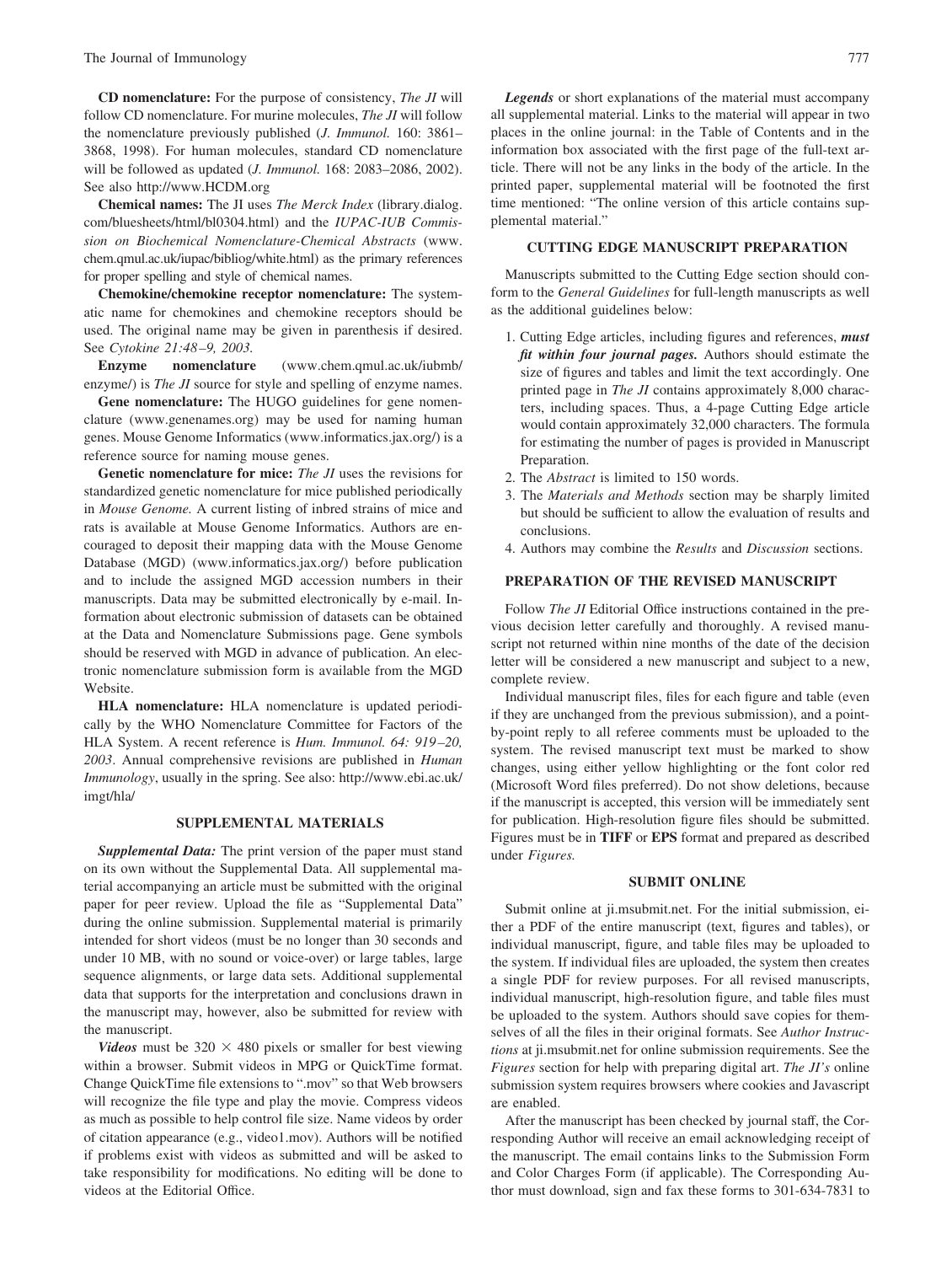complete the submission. The manuscript **will not be sent for review** until *The JI* Editorial Office receives these forms signed by the Corresponding Author. The Submission and Color Charges Forms must be submitted each time a manuscript is submitted, including resubmission of a revised manuscript. Please contact infoji@aai.org if you do not receive the acknowledgment e-mail. Please do NOT use the old hard copy forms found in old copies of the printed journal.

#### **PUBLICATION FEES**

**All publication fees are payable in U.S. dollars. Accepted manuscripts are published only upon commitment by the author(s) or institutional financial officer to pay these charges.**

*Submission Fee:* If the corresponding author is not an **AAI member\***, a fee of \$50 per manuscript must be paid by credit card (American Express, MasterCard, or Visa) during the submission process. If payment by credit card is impossible, please contact infoji@aai.org to arrange payment by check (drawn on a U.S. bank). We do not accept cash or purchase orders.

\*There is no processing fee for regular, emeritus or honorary AAI members in good standing.

#### *Page Charges:*

- \$60 per page for up to 8 printed pages in the article
- \$150 for each additional page from 9 to 12 pages
- \$210 for each additional page over 12 pages

*Color Charges:* Color figures may include multiple color panels. Authors will be notified of the cost of color reproduction on the Reprint Form received with their electronic page proofs and must confirm acceptance of the charges in writing. Authors should expect that color figures in the accepted paper will be reproduced in color and will incur color charges.

Note that AAI members receive a significant discount on color charges.

- Non-AAI Members: \$850 for each color page, and \$300 for each additional color figure on the same color page for corresponding authors who are not AAI members (i.e., first figure on first page: \$850; second figure on the first page: \$300; first figure on second page: \$850, etc.).
- AAI Members: \$650 for each color page and \$300 for each additional color figure on the same page for corresponding authors who are regular, emeritus, or honorary AAI members in good standing on the date of manuscript acceptance (i.e., first figure on first page: \$650; second figure on the first page: \$300; first figure on the second page: \$650, etc.).

#### *Online Posting Fee:* \$150 per published article.

*Reprints:* Reprints must be ordered in advance of publication. A Reprint Form showing the cost of reprints, together with an order slip, is sent with the electronic page proofs. The invoice for reprints will also include page charges and color figure charges. Reprint orders from noncontributors must be directed to the Editorial Office.

#### **PEER REVIEW INFORMATION**

*The Process:* By submitting a manuscript to *The JI*, the authors agree to subject it to the confidential peer-review process. Editors and reviewers are informed that the manuscript must be considered confidential. After a manuscript is received, it is assigned by the Science Coordinator to a specific Deputy Editor and a Section Editor, whose expertise is considered to be appropriate. The Section Editor prepares a list of expert reviewers, which may include some suggested by the Science Coordinator. Authors can indicate specific individuals whom they would like to have excluded as reviewers as well as individuals thought to be particularly appropriate, although these suggestions may not always be accepted. Generally, requests to exclude certain potential reviewers will be honored except in fields with a limited number of experts.

All potential reviewers are contacted individually to determine availability. Manuscript files are sent to at least two expert reviewers. Reviewers are asked to complete the review of the manuscript within two weeks and to return a short review form. Based on the reviewers' comments, the Section Editor recommends a course of action and communicates the reviews and recommendations to the Deputy Editor for a final decision.

The Deputy Editor considers the comments made by the reviewers and the recommendation of the Section Editor, selects those comments to be shared with the authors, makes a final decision concerning the manuscript, and prepares the decision letter for signature by the Editor-in-Chief. If revisions of the manuscript are suggested, the Deputy Editor also recommends who should review the revised paper when resubmitted. Authors are informed of the decision by e-mail; appropriate comments from reviewers and editors are appended.

*Decisions:* There are four categories for initial decisions: accept, accept with minor revision, return for revision, and reject. Some manuscripts are accepted provisionally, pending relatively minor revisions. In this case, the Deputy Editor may conduct the rereview. For many manuscripts, authors are invited to resubmit if revision or additional experimentation can address major criticisms. Typically, one or more reviewers will then be asked to consider the adequacy of the revisions. Cutting Edge papers are allowed only minor revisions because of time constraints. All revised manuscripts are carefully reexamined, and ultimate acceptability is not guaranteed. *The JI* does not provide for an advance determination of the acceptability of a particular manuscript for publication, nor does it promise expedited review of selected manuscripts.

*Communication with Authors:* To minimize the possibility of misinterpretation or errors in verbal communication, the Editorial Office will provide information, in writing, only to the corresponding author and will not provide extensive details (e.g., exact status of a review or a predicted time to final decision). Deputy Editors do not take calls from authors concerning decisions or other related matters. All such inquiries should be addressed in writing to the Editor-in-Chief, who will discuss concerns with the Deputy Editor. This policy has been established to provide for uniformity and fairness in addressing concerns about the review process.

*Manuscripts Submitted from the Institution of an Editor:* Manuscripts submitted from the institution of any Section or Deputy Editor or the Editor-in-Chief are reviewed by other editors from outside that institution. The Editorial Office ensures confidentiality and equity in reviewing all manuscripts.

*Rebuttals:* If the authors believe that a serious scientific error occurred during the review, a letter of rebuttal may be sent to the Editor-in-Chief, explaining the reasons why the decision should be reconsidered. Letters of rebuttal must be received by the Editorin-Chief within six weeks of the date the decision letter was sent. When appropriate, the matter will be taken up with the initial Deputy Editor, Section Editor, or additional reviewers. Rebuttals that challenge rejections that were based on priority alone are rarely successful, since the assignment of priority is necessarily a matter of opinion. If the authors of a rejected manuscript are able to make new advances that go far beyond the original submission, they will often expedite consideration of their paper through the submission of a completely new manuscript.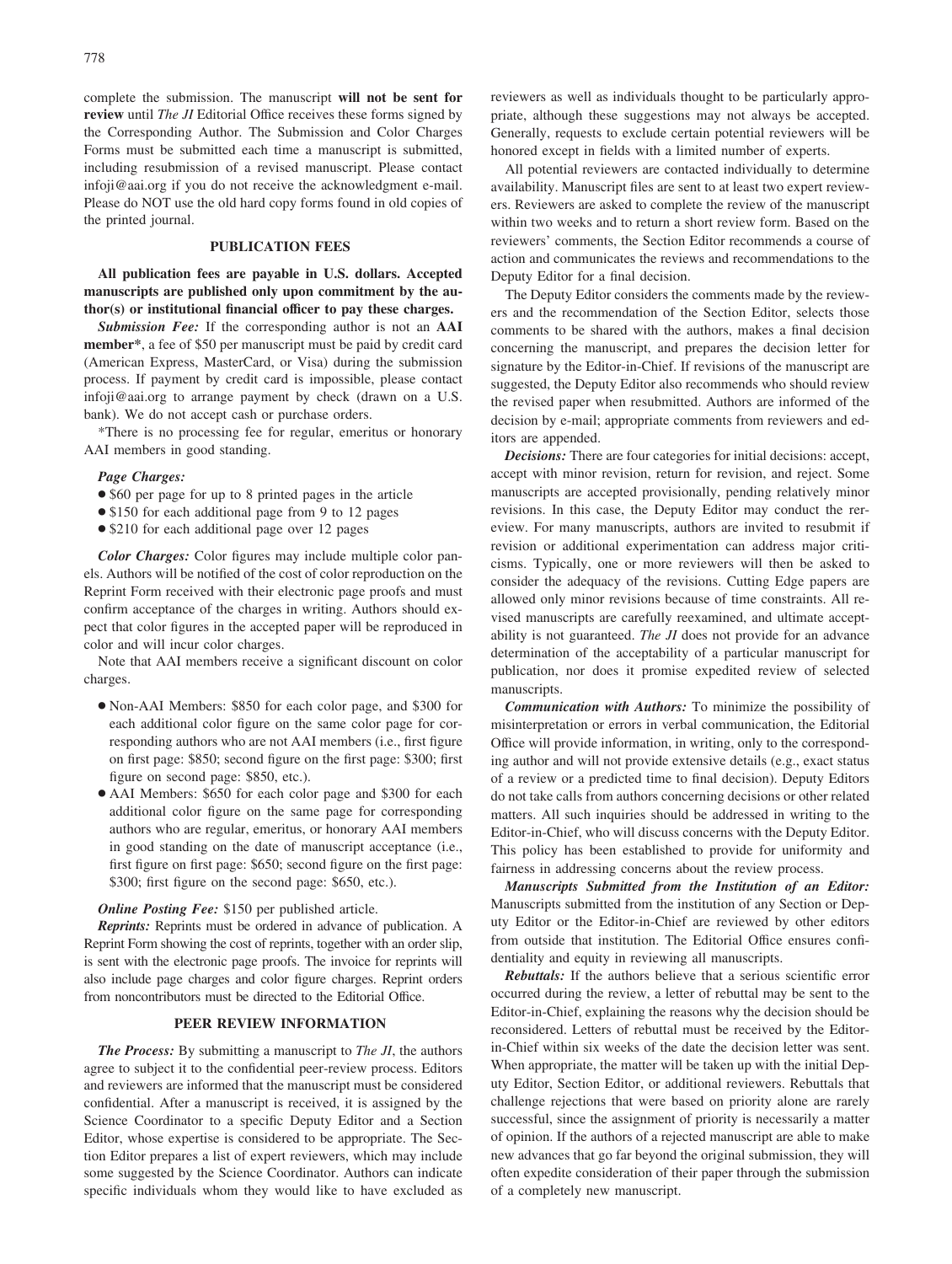#### *The JI* **Reviewers**

*Selection:* Selection of reviewers is the responsibility of the Section Editor, although the Science Coordinator makes recommendations to the Section Editor from a list of individuals who have reviewed manuscripts previously. This database includes self-identified areas of expertise as well as information about the perceived usefulness and timeliness of past reviews. Individuals who consistently have provided tardy or unhelpful reviews are removed from the database. Every effort is made to avoid both real and apparent conflicts of interest with respect to research activities or collaborative or personal interactions. Reviewers are asked to withdraw from considering any manuscript in which they identify a conflict that has escaped the attention of the Section Editor.

*Scientific Integrity:* Information contained in manuscripts is considered confidential and should not be shared or distributed. If necessary, a reviewer can consult with others for an adequate evaluation of the research findings if all individuals involved maintain confidentiality, objectivity, and avoid conflict of interest. AAI is not responsible for acts and conduct by reviewers that are not in accordance with accepted professional standards. Reviewers are asked to be objective in their evaluations and to judge primarily the novelty and soundness of the information presented.

*Anonymity:* Although reviews are anonymous, all comments should be capable of withstanding public scrutiny. Except in very unusual circumstances, the identity of the reviewers and Section and Deputy Editors involved in the review of any given manuscript is kept confidential.

*The JI Editorial Board:* The AAI Council, upon recommendation of the Publications Committee, appoints the Editor-in-Chief for a term of five years. Deputy Editors, Section Editors, and Associate Editors are nominated by the Editor-in-Chief and appointed by the Publications Committee. Deputy Editors are appointed for variable terms. Section Editors and Associate Editors are appointed for one renewable term of two years in most circumstances. The Editor-in-Chief, the Deputy Editors, and the Section Editors constitute the Editorial Board and are required to be members of AAI. The Editor-in-Chief is responsible for the specific editorial conduct of *The JI*. The AAI Publications Committee is responsible for the management and evaluation of *The JI* and any other official publications of AAI, subject to the general supervision of the AAI Council.

#### **EDITORIAL POLICIES**

*Duplicate Publication and Scientific Fraud:* In case of possible scientific misconduct, i.e., suspected fabrication or falsification of data, double publication, or plagiarism, the Editor-in-Chief will attempt to clarify the matter with each of the authors. Should that fail to resolve the situation satisfactorily, the Editor-in-Chief will contact the institution of the corresponding author. The institution should then make an inquiry and report to the Editor-in-Chief. Until the matter is clarified, no papers by any authors on the disputed manuscript will be considered for publication. If scientific misconduct is confirmed by institutional review, the Editor-in-Chief will report it to the Publications Committee. The Publications Committee, in consultation with the Council of AAI, will decide appropriate action.

*Embargo Policy:* For manuscripts considered to be in press or approved for publication, the public release of information should not precede the actual publication of the work. The publication date is defined as the date the first copy is mailed from the printer or the first day the issue is posted full-text online. Please note that the issue date and mail dates do not necessarily coincide. This embargo policy protects the peer-review process and the newswor-

thiness of the scientific content of published articles, and minimizes the chance for the appearance of misinformation in the lay press. The policy also ensures that scientists have access to all relevant information at the same time as the public. These restrictions do not apply to the presentation of the work at scientific conferences or symposia that precede the actual publication date. Although news reporters may be present at such meetings or symposia, information, tables, or illustrations that in any way duplicate the content of a manuscript submitted for publication or in press should not be provided to reporters by the authors. In particular, press conferences should not be held before the embargo date. The official release of videotape presentations and electronic prepublication of articles on the Internet should adhere to the embargo policy. Violations of these policies are legitimate grounds for withdrawal of the manuscript from publication or other measures that *The JI* may choose to take.

*Financial Conflict of Interest Disclosures:* Authors of submitted papers that contain information affecting actual or potential commercial products must declare any conflict of interest or financial interest in the product or in potentially competing products held by them, their spouses, or their minor children. Financial interests include consultancies, employment, service on Board of Directors, honoraria, royalties, research support, grants, or contracts, if any exceed \$5,000 per year in any of the preceding five years. They also include expert testimony, or patents received or pending, stock, and equity interests (diversified mutual funds or investment trusts do not constitute competing financial interests). The conflict should be stated briefly on the online manuscript submission screen, e.g., "J. B. Doe has received royalty payments from PQR Incorporated." It is the responsibility of the corresponding author to review this policy with all authors and to list collectively the relevant relationships. All disclosures will remain confidential during the review process, but papers accepted for publication will acknowledge conflict of interest and financial interests in a published disclaimer describing the nature of the interests. If authors declare no conflict of interest or financial interests, this also will be noted in a published disclaimer.

*NIH Public Access Policy:* As of April 7, 2008, the U. S. National Institutes of Health (NIH) requires that manuscripts accepted for publication and that describe research funded in whole or in part with NIH funds be deposited into the NIH PubMed Central repository.

AAI views this policy as a costly, duplicative effort that diverts federal dollars from biomedical research. For more information about how publishing in *The Journal of Immunology* relates to the policy, please see the NIH Public Access Policy: Frequently Asked Questions (http://publicaccess.nih.gov/FAQ.htm).

Despite AAI's serious concerns about this policy, AAI will grant a limited one-time waiver permitting authors to deposit an accepted manuscript into PubMed Central, provided that the corresponding author:

- 1. instruct the NIH to release the manuscript to the public no sooner than 12 months after final publication in *The JI.*
- 2. agrees that this one-time waiver applies solely to deposition into PubMed Central and does not extend to any other repository, agency, or entity; and
- 3. agrees to and includes in the text of the abstract of the manuscript submitted to PMC the following disclaimer:

"This is an author-produced version of a manuscript accepted for publication in *The Journal of Immunology (The JI)*. The American Association of Immunologists, Inc. (AAI), publisher of *The JI,* holds the copyright to this manuscript. This version of the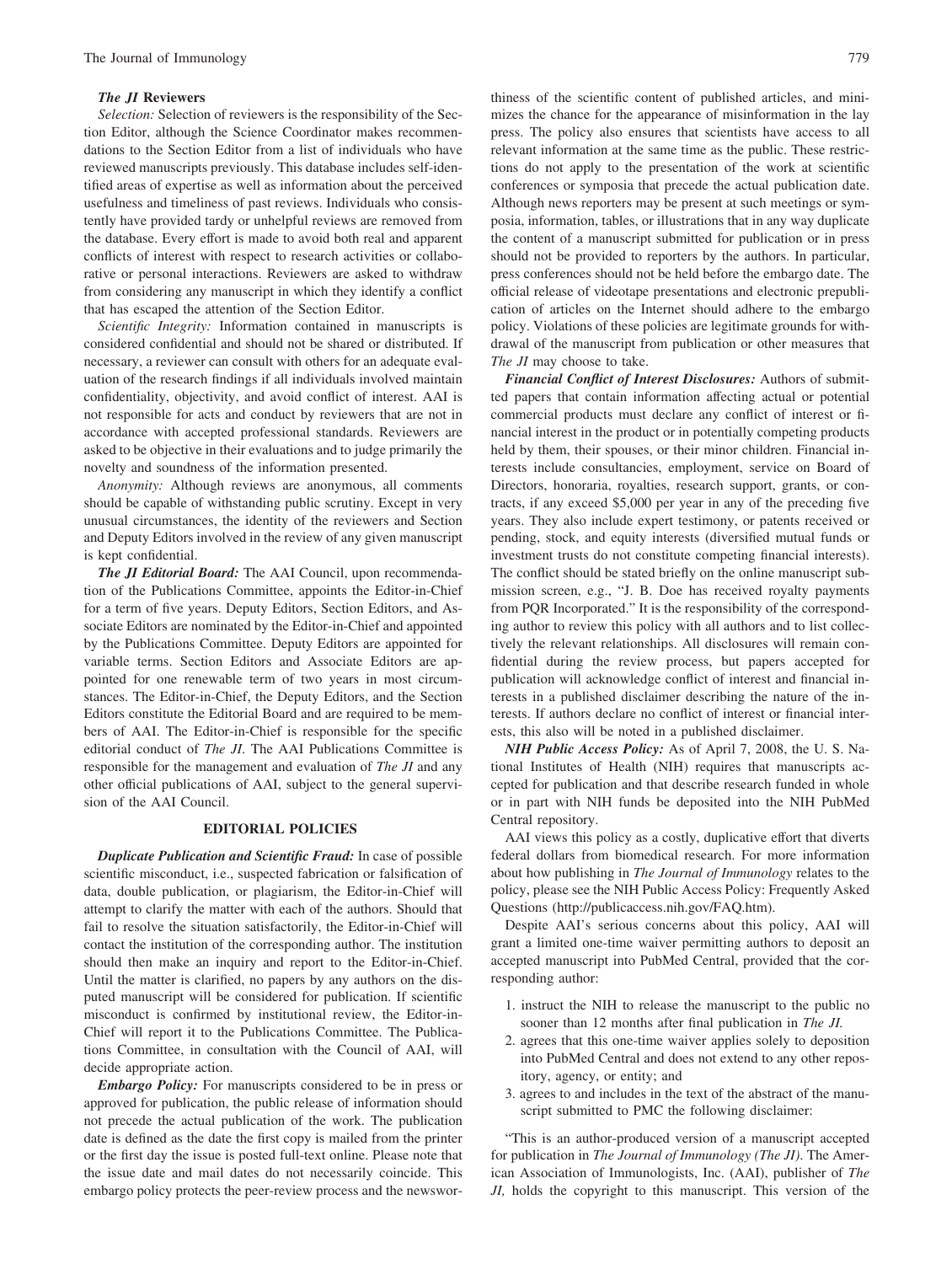manuscript has not yet been copyedited or subjected to editorial proofreading by *The JI;* hence, it may differ from the final version published in *The JI* (online and in print). AAI *(The JI)* is not liable for errors or omissions in this author-produced version of the manuscript or in any version derived from it by the U.S. National Institutes of Health or any other third party. The final, citable version of record can be found at www.jimmunol.org."

*Other Funding Agencies:* Authors funded by agencies that mandate submission to PubMed Central with public access within 6 months after publication must contact infoji@aai.org for the Submission Form.

*Prior Publication:* Submission of a manuscript to *The Journal of Immunology (The JI)* implies that the content has not been published previously and will not be submitted for publication elsewhere while the manuscript is under review. *The JI* considers research results (excluding abstracts and student dissertations) to have already been published if they are publicly available with a fixed content, i.e., content is in an unalterable form, and are citable in any language.

Previous publication of a particular figure may not prevent subsequent publication in The JI if that figure is essential to the submitted paper and does not constitute the major contribution. Previously published portions of a paper must be accompanied by a permission release from the copyright holder and must be cited.

Preprints, whether paper copies or noncitable postings on a publicly accessible Web site, are not considered publications, nor are poster presentations of work at a conference.

An invited paper published in a non-peer-reviewed journal, however, would be considered a prior publication.

Submissions of previously published research, as defined by the criteria, must contain a disclosure statement; it is at the Editor-in-Chief's discretion whether to allow peer review of the work in these instances.

*Unique materials:* It is required that unique materials described in manuscripts published in *The JI* will be made available, within reason, to qualified investigators for their own noncommercial use. A reasonable amount may be charged by authors to cover preparation and shipping of the requested material. An agreement to this effect is included in the Manuscript Submission Form.

#### **STANDARD ABBREVIATIONS**

The abbreviations listed here are used without definition in articles published in *The JI*. The form may be used for both singular and plural, or made plural with "s" at the author's option.

Å, angstrom aa, amino acid (only with numbers) Ab, antibody ABTS, 2,2-azinobis(3-ethylbenzthiazoline-6-sulfonic acid) Ag, antigen AIDS, acquired immunodeficiency syndrome ANOVA, analysis of variance AP-1, activator protein 1 APC, Ag-presenting cell ATP, adenosine triphosphate (also ADP, AMP, CMP, CTP, GDP, GMP, GTP, ITP, NTP, TMP, UDP and UTP) AZT, 3'-azido-3-deoxythymidine BALT, bronchus-associated lymphoid tissue BAPTA-AM, 1,2-bis(2-aminophenoxy)ethane-*N,N, N*,*N*-tetraacetic acid acetoxymethyl ester BCR, B cell receptor bp, base pair (only with numbers) BrdU, 5-bromo-2-deoxyuridine BSA, bovine serum albumin

C, complement

- C region, constant region of Ig
- cAMP, cyclic AMP
- CCL, CC chemokine ligand
- CCR, CC chemokine receptor
- CD40L, CD40 ligand
- cDNA, complementary DNA
- CDR, complementarity determining region
- C/EBP, CCAAT/enhancer-binding protein
- CFA, complete Freund's adjuvant
- CFSE, 5-(and 6-)carboxyfluorescein diacetate succinimidyl ester

CFU, colony-forming unit

- cGMP, guanosine 3',5'-cyclic monophosphate
- CHAPS, 3-[(3-cholamidopropyl)dimethylammonio]-1-propane sulfonate

Ci, curie

- CIITA, class II transactivator
- CLIP, class II-associated invariant-chain peptide
- CMV, cytomegalovirus
- CNS, central nervous system
- CoA, coenzyme A
- Con A, concanavalin A

CpG, cytosine guanine dinucleotide

cpm, counts per minute

CREB, cAMP response element binding protein

cRNA, complementary RNA

CSF, colony-stimulating factor

- CTL, cytotoxic T lymphocyte
- CTLA, cytolytic T lymphocyte-associated Ag
- CXCL, CXC chemokine ligand
- CXCR, CXC chemokine receptor
- d, deoxy; distilled (as in dH2O)
- D region, diversity region of Ig or T cell receptor for Ag
- Da, dalton (only with numbers)
- dATP, 2-deoxyadenosine triphosphate
- DEAE, diethylaminoethyl
- df, degrees of freedom
- DMEM, Dulbecco's modified Eagle's medium
- DMSO, dimethylsulfoxide
- DNA, deoxyribonucleic acid

DNase, deoxyribonuclease

- DNP, dinitrophenyl
- dNTP, 2'-deoxynucleoside 5'-triphosphate
- dpm, disintegrations per minute
- ds, double-stranded (as dsDNA)

DTT, dithiothreitol

- E, erythrocyte
- EBV, Epstein-Barr virus
- $EC_{50}$ , 50% effective concentration
- ECL, enhanced chemiluminescence
- $ED_{50}$ , 50% effective dose
- EDTA, ethylenediaminetetraacetic acid
- EGTA, ethylene glycol-bis $(\beta$ -aminoethyl ester)-*N,N*, *N*,*N*-tetraacetic acid
- ELISA, enzyme-linked immunosorbent assay
- ELISPOT, enzyme-linked immunospot
- EMSA, electrophoretic mobility shift assay
- ERK, extracellular signal-regulated kinase
- E:T ratio, effector to target ratio
- Fab, Ag-binding fragment
- F-actin, filamentous actin
- FACS, fluorescence-activated cell sorter
- 
- FAM, 6-carboxyfluorescein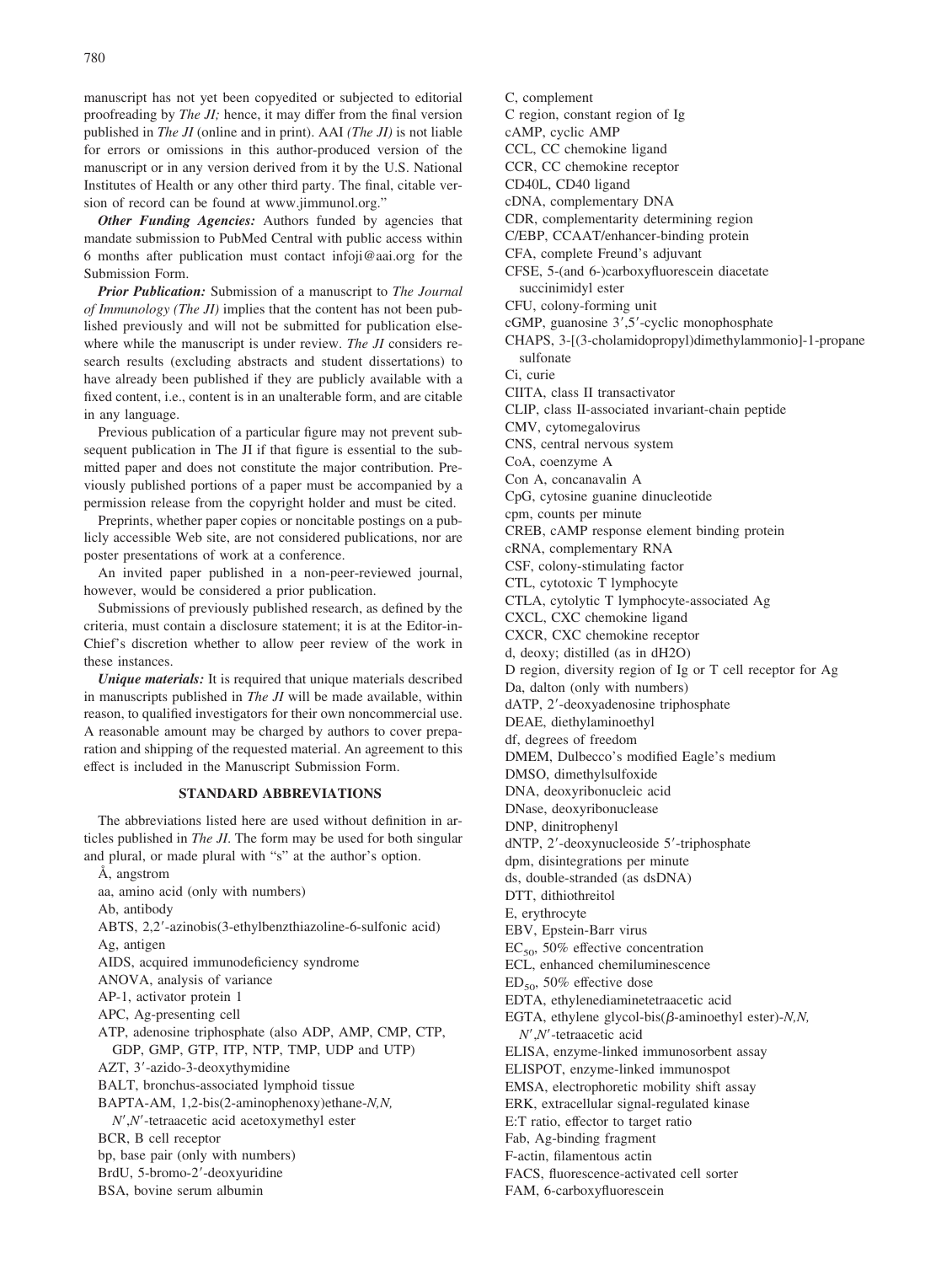FBS, fetal bovine serum FcR, Fc receptors (e.g.,  $Fc\gamma RI$ ) FCS, fetal calf serum FITC, fluorescein isothiocyanate FLICE, Fas-associated death domain-like IL-1 $\beta$ -converting enzyme FLIP, FLICE inhibitory protein fMLP or FMLP, formyl-methionyl-leucyl-phenylalanine Fura 2-AM, fura 2-acetoxymethyl ester g, gram (only with numbers) GALT, gut-associated lymphoid tissue GAPDH or G3PDH, glyceraldehyde-3-phosphate dehydrogenase G-CSF, granulocyte CSF GFP, green fluorescent protein GM-CSF, granulocyte-macrophage CSF gp, glycoprotein (e.g., gp100) GPI, glycosylphosphatidylinositol GST, glutathione *S*-transferase h, hour (only with numbers) H chain, heavy chain H&E, hematoxylin and eosin HBSS, Hanks' balanced salt solution HEPES, *N*-2-hydroxyethylpiperazine-*N*-2-ethanesulfonic acid HIV, human immunodeficiency virus HLA, human histocompatibility leukocyte Ag HPLC, high performance liquid chromatography HRP, horseradish peroxidase HSV, herpes simplex virus HUVEC, human umbilical vein endothelial cells  $IC_{50}$ , 50% inhibition/inhibitory concentration ICAM, intercellular adhesion molecule ICOS, inducible costimulator Id, idiotype; idiotypic determinant ID<sub>50</sub>, 50% infective dose or 50% inhibiting dose IDO, indoleamine 2,3-dioxygenase IFA, incomplete Freund's adjuvant IFN, interferon (e.g., IFN- $\gamma$ ) Ig, immunoglobulin IgH, Ig heavy chain I $\kappa$ B, inhibitory NF- $\kappa$ B IL, interleukin (e.g., IL-2) i.m., intramuscular IMDM, Iscove's modified Dulbecco's medium IMEM, Iscove's minimal essential medium i.p., intraperitoneal ITAM, immunoreceptor tyrosine-based activation motif ITIM, immunoreceptor tyrosine-based inhibitory motif IU, international unit i.v., intravenous J region, joining region of Ig or T cell receptor for Ag JAK or Jak, Janus kinase JNK, c-Jun N-terminal kinase kb, kilobase (only with numbers) kbp, kilobase pair (only with numbers) *K*a, association constant  $K<sub>d</sub>$ , distribution coefficient; dissociation constant  $K<sub>D</sub>$ , affinity constant kDa, kilodalton (only with numbers) L chain, light chain; light  $LD_{50}$ , 50% lethal dose LFA, leukocyte (lymphocyte) function-associated Ag LIF, leukemia inhibitory factor LPS, lipopolysaccharide

LU, lytic unit mAb, monoclonal Ab 2-ME, 2-mercaptoethanol MACS, magnetic-activated cell sorting MALDI, matrix-assisted laser desorption ionization MALDI-TOF, matrix-assisted laser desorption ionization-time of flight MALT, mucosa-associated lymphoid tissue MAPK, mitogen-activated protein kinase MCP-1, monocyte chemoattractant protein-1 M-CSF, macrophage CSF MEK, mitogen-activated protein kinase kinase MEM, minimum essential medium MES, 2-(*N*-morpholino)ethanesulfonic acid mg, milligram (only with numbers) MHC, major histocompatibility complex min, minute (only with numbers) MIP, macrophage-inflammatory protein ml, milliliter (only with numbers) MLC, mixed lymphocyte culture MLR, mixed leukocyte reaction mo, month(s) (only with numbers) MOPS, 4-morpholinepropanesulfonic acid *M*r , relative molecular mass mRNA, messenger RNA MTT, 3-(4,5-dimethylthiazol-2-yl)-2,5-dimethyltetrazolium bromide  $\mu$ g, microgram (only with numbers)  $\mu$ l, microliter (only with numbers) m.w., molecular weight MyD88, myeloid differentiating factor 88 *n*, number in study or group NAD, nicotinamide adenine dinucleotide NADH, reduced NAD NaDodSO4, sodium dodecyl sulfate NADP, NAD phosphate NADPH, NAD phosphate (reduced) NBT, nitroblue tetrazolium ND, not determined NDP, nucleoside 5'-diphosphate NF, nuclear factor NFAT or NF-AT, nuclear factor of activated T cells  $NF-\kappa B$ , nuclear factor  $\kappa B$ Ni-NTA, nickel-nitrilotriacetic acid NK cell, natural killer cell NMP, nucleoside 5'-monophosphate NO, nitric oxide NS, not significant nt, nucleotide (only with numbers) OCT, octamer-binding factor OD, optical density OVA, ovalbumin *p*, probability PAGE, polyacrylamide gel electrophoresis PBL, peripheral blood lymphocyte PBMC, peripheral blood mononuclear cell PBS, phosphate-buffered saline PCR, polymerase chain reaction PE, phycoerythrin PECAM-1, platelet endothelial cell adhesion molecule-1 PerCP, peridinin chlorophyll protein PFU, plaque-forming unit PG, prostaglandin PHA, phytohemagglutinin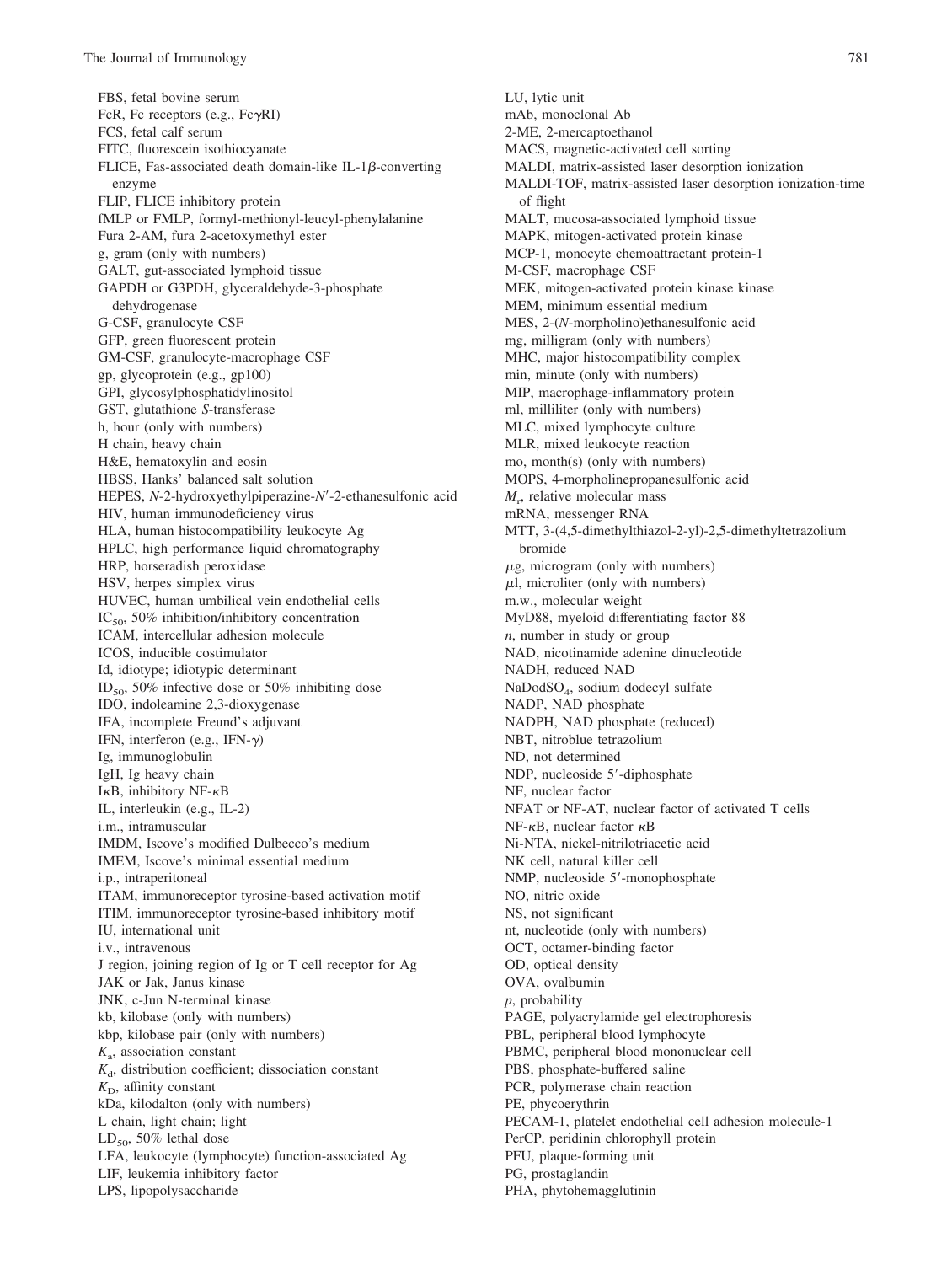PI3K, phosphatidylinositol 3-kinase PIPES, piperazine-*N,N*-bis(2-ethane sulfonic acid) PMA, phorbol myristate acetate PMSF, phenylmethylsulfonyl fluoride PWM, pokeweed mitogen r, recombinant, (e.g.,  $rIFN-\gamma$ ) R, receptor (e.g., IL-2R) RACE, rapid amplification of cDNA end RAG, recombination-activating gene RANTES, regulated upon activation, normal T cell expressed and secreted RBC, red blood cell RFLP, restriction fragment length polymorphism RIA, radioimmunoassay RNA, ribonucleic acid RNase, ribonuclease rpm, revolutions per minute rRNA, ribosomal RT-PCR, reverse transcriptase polymerase chain reaction s, second (use only with numbers) s.c., subcutaneous SCID, severe combined immunodeficiency SD, standard deviation SDS, sodium dodecyl sulfate SE, standard error SEM, standard error of the mean SHIP, src homology 2-containing inositol 5'-phosphatase SIV, simian immunodeficiency virus sp. act., specific activity SRBC, sheep red blood cells ss, single-stranded (e.g., ssDNA) SSC, standard saline citrate STAT, signal transducer and activator of transcription

SV40, simian virus 40  $t_{1/2}$ , half-life, half-time TAMRA, 5-(and 6)-carboxytetramethylrhodamine TAP, transporter associated with Ag processing Tat, terminal deoxynucleotidyltransferase TBS, Tris-buffered saline TBST, TBS with Tween 20 TCA, trichloroacetic acid TCR, T cell receptor for Ag TdR, thymidine deoxyribose (also UdR, AdR) TdT, terminal deoxynucleotidyltransferase TGF, transforming growth factor Th cell, T helper cell TLC, thin layer chromatography TLR, Toll-like receptor TNF, tumor necrosis factor TNP, trinitrophenyl TRAIL, TNF-related apoptosis-inducing ligand Tris, tris(hydroxymethyl)aminomethane tRNA, transfer RNA TUNEL, Tdt-mediated dUTP nick end labeling U, unit (only with numbers) UV, ultraviolet  $v/v$ , volume to volume ratio  $(\%)$ V region, variable region of Ig VCAM, vascular cell adhesion molecule V(D)J, variable diversity joining VLA, very late activation Ag W, watt (only with numbers) wk, week (only with numbers) xid, X-linked immunodeficiency Zap70,  $\zeta$ -associated protein 70 (or  $\zeta$ -chain-associated protein 70)

**Animals** Human

Rodent Other Animals

#### **Cells**

B Cells Dendritic Cells Endothelial Cells Eosinophils Mast Cells/Basophils Monocytes/Macrophages Natural Killer Cells Neutrophils Stem Cells Stromal Cells T Cells T Cells, Cytotoxic Th1/Th2 Cells

**Diseases** Autoimmunity Diabetes EAE/MS

Endotoxin Shock Graft Versus Host Disease Immunodeficiency Diseases Rheumatoid Arthritis Systemic Lupus Erythematosus

#### **Infections**

AIDS **Bacterial** Fungal Parasitic-Helminth Parasitic-Protozoan Viral

**Molecules** AcutePhase Reactants Adhesion Molecules **Antibodies** Antigens/Peptides/Epitopes Autoantibodies Cell Surface Molecules Chemokines Complement Cytokine Receptors

#### **Keywords**

Cytokines Fc Receptors Lipid Mediators Lipopolysaccharide MHC Nitric Oxide Protein Kinases/Phosphatases Superantigens T Cell Receptors Transcription Factors

#### **Processes**

Allergy Antigen Presentation/Processing Apoptosis Cell Activation Cell Differentiation Cell Proliferation Cell Trafficking Chemotaxis Comparative Immunology/Evolution Costimulation Cytotoxicity Gene Rearrangement

Gene Regulation Hematopoiesis Inflammation Memory Neuroimmunology Phagocytosis Repertoire Development Reproductive Immunology Signal Transduction Tolerance/Suppression/Anergy Transplantation Tumor Immunity Vaccination

#### **Techniques/Approaches**

Gene Therapy Molecular Biology Transgenic/Knockout Mice

**Tissues** Lung Mucosa Skin Spleen & Lymph Nodes Thymus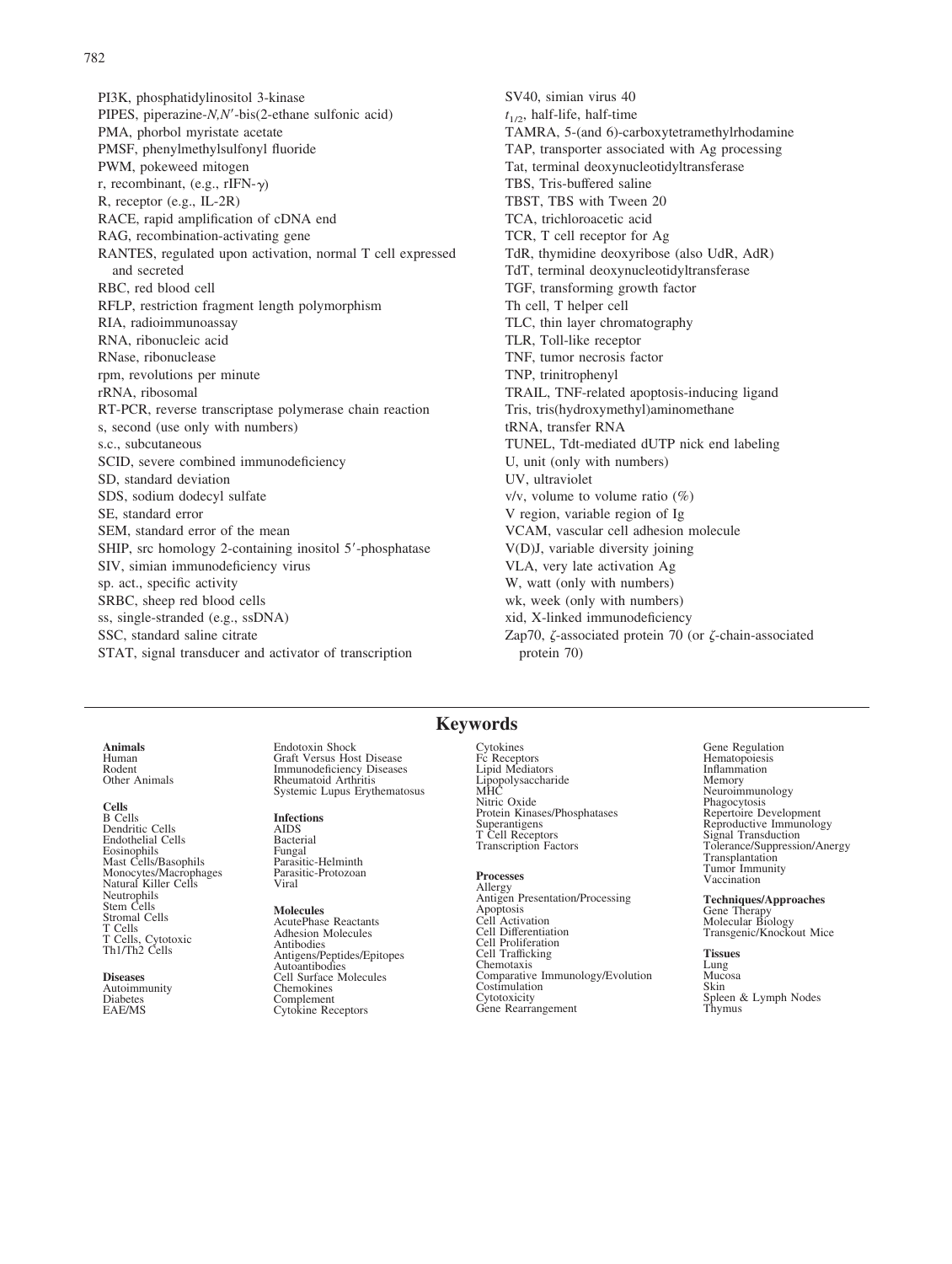

## **Special Discounts for AAI Member Authors**

## **Waiver of Manuscript Submission Fee**

Corresponding authors who are regular, emeritus, or honorary AAI members in good standing on the date of manuscript submission to *The Journal of Immunology* receive a waiver of the regular \$50 submission fee.

## **Reduced Charges for Color Figures**



Corresponding authors who are regular, emeritus,

or honorary AAI members in good standing on the date their manuscript is accepted for publication in *The Journal of Immunology* receive reduced charges for submitted color figures. AAI members receive a \$200 reduction in the cost of the first color figure on each page.

<u>in the contract of the contract of the contract of the contract of the contract of the contract of the contract of the contract of the contract of the contract of the contract of the contract of the contract of the contra</u>

For complete details on AAI membership privileges and benefits, eligibility requirements, and application forms, please visit **www.aai.org/membership**, contact the AAI membership office at 301-634-7195, or email **members@aai.org.**

For complete details on manuscript submission to *The JI*, please visit **www.jimmunol.org**, contact *The JI* office at 301-634-7197, or email **infoji@aai.org.**

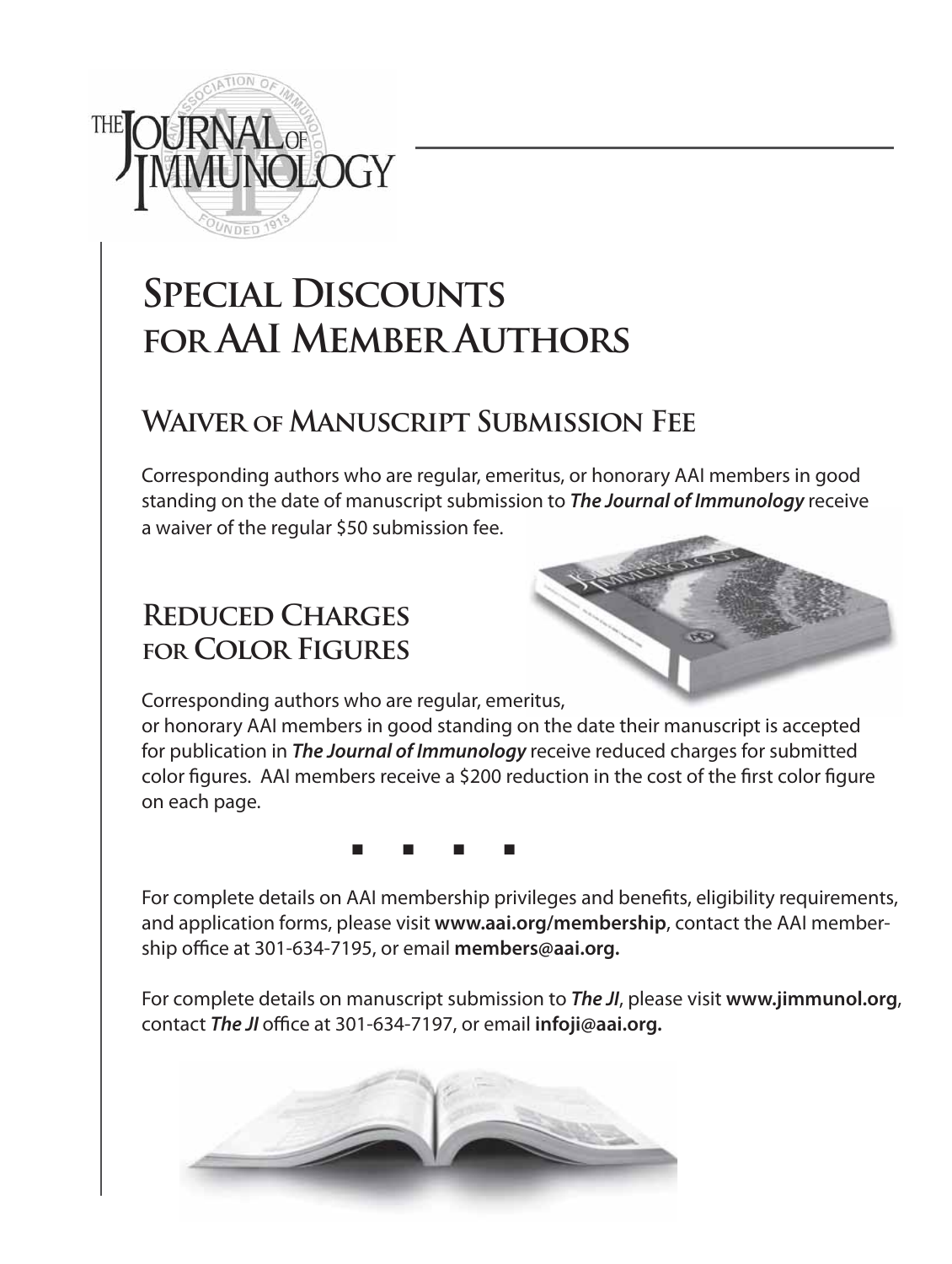ARKER **B**. F R A N C I S ELLOWSHIP F ROGRAM

The Parker B. Francis Fellowship Program, sponsored by the Francis Family Foundation, provides career development support to M.D. and Ph.D. scientists embarking on careers in clinical, laboratory or translational science related to Pulmonary, Critical Care and Sleep Medicine. The PBF Fellowship Program provides funding for three years for fellows working with experienced mentors in many different areas of research related to lung biology, critical illness and control of breathing. Past PBF Fellows have become national leaders in lung biology research, as well as Pulmonary, Critical Care and Sleep Medicine.

Eligibility criteria, application instructions and forms: http://www.francisfellowships.org.

Application deadline: October 12, 2009

Award Level: \$156,000 over 3 years beginning July 2010

Questions can be referred to:

PBF Program Administrator, Deborah Snapp, dsnapp@u.washington.edu, or PBF Fellowship Program Director, Thomas R. Martin, M.D., trmartin@u.washington.edu

## **ImmunoCasts**

THE JOURNAL OF IMMUNOLOGY on your schedule!

**ImmunoCasts** highlight in audio format the very best articles published in  **the Journal of Immunology.**

Listen to the journal's **In This Issue** section during your commute, workout, or while on travel!



Download the mp3 file directly from: **www.jimmunol.org/rss/jipodcast.dtl**  ad the mp3 file directly from:<br>**nunol.org/rss/jipodcast.dtl**<br>Also available free on **iTunes.**